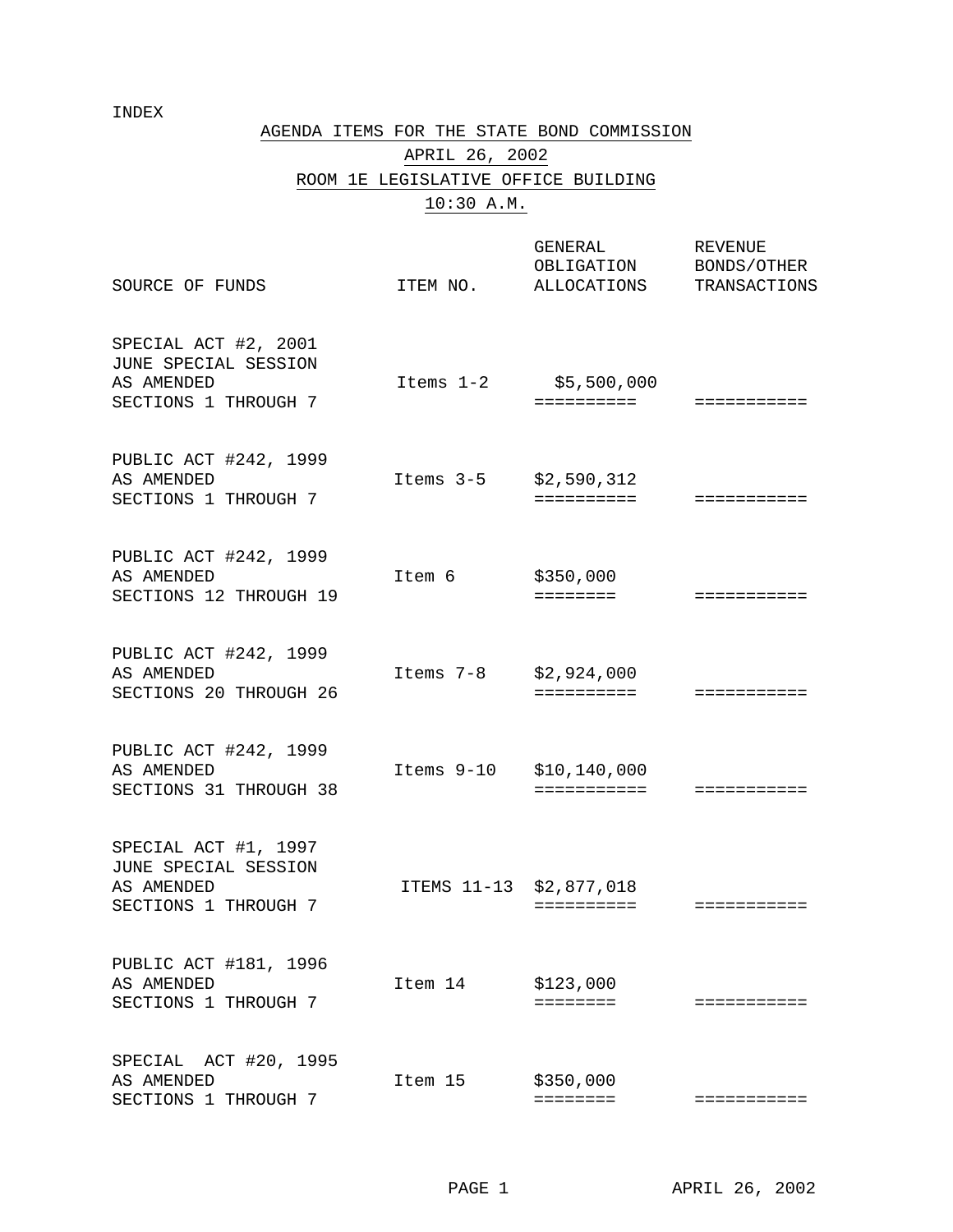AGENDA ITEMS FOR THE STATE BOND COMMISSION

APRIL 26, 2002 ROOM 1E LEGISLATIVE OFFICE BUILDING 10:30 A.M.

| SOURCE OF FUNDS                                                                                | ITEM NO. | GENERAL<br>OBLIGATION<br>ALLOCATIONS    | <b>REVENUE</b><br>BONDS/OTHER<br>TRANSACTIONS |
|------------------------------------------------------------------------------------------------|----------|-----------------------------------------|-----------------------------------------------|
| SPECIAL ACT #20, 1995<br>AS AMENDED<br>SECTIONS 12 THROUGH 17                                  | Item 16  | \$400,000<br><b>EEEEEEE</b>             | ===========                                   |
| SPECIAL ACT #20, 1995<br>AS AMENDED<br>SECTIONS 21 THROUGH 27                                  |          | Items 17-18 \$17,405,000<br>=========== | ===========                                   |
| SPECIAL ACT #20, 1995<br>AS AMENDED<br>SECTIONS 32 THROUGH 37                                  | Item 19  | \$23,611<br><b>EEEEEEE</b>              | ===========                                   |
| PUBLIC ACT #270, 1990<br>AS AMENDED<br>SECTION 33                                              | Item 20  | \$3,000,000<br>==========               | ===========                                   |
| PUBLIC ACT #607, 1979<br>AS AMENDED<br>SECTION 21                                              | Item 21  | \$2,620,000<br>==========               | ===========                                   |
| SECTION 10-287d<br>CONNECTICUT GENERAL<br><b>STATUTES</b>                                      | Item 22  | \$146,000,000<br>============           | ===========                                   |
| APPROVAL OF DECLARATION<br>OF OFFICIAL INTENT<br>PURSUANT TO FEDERAL<br>INCOME TAX REGULATIONS | Item 23  |                                         |                                               |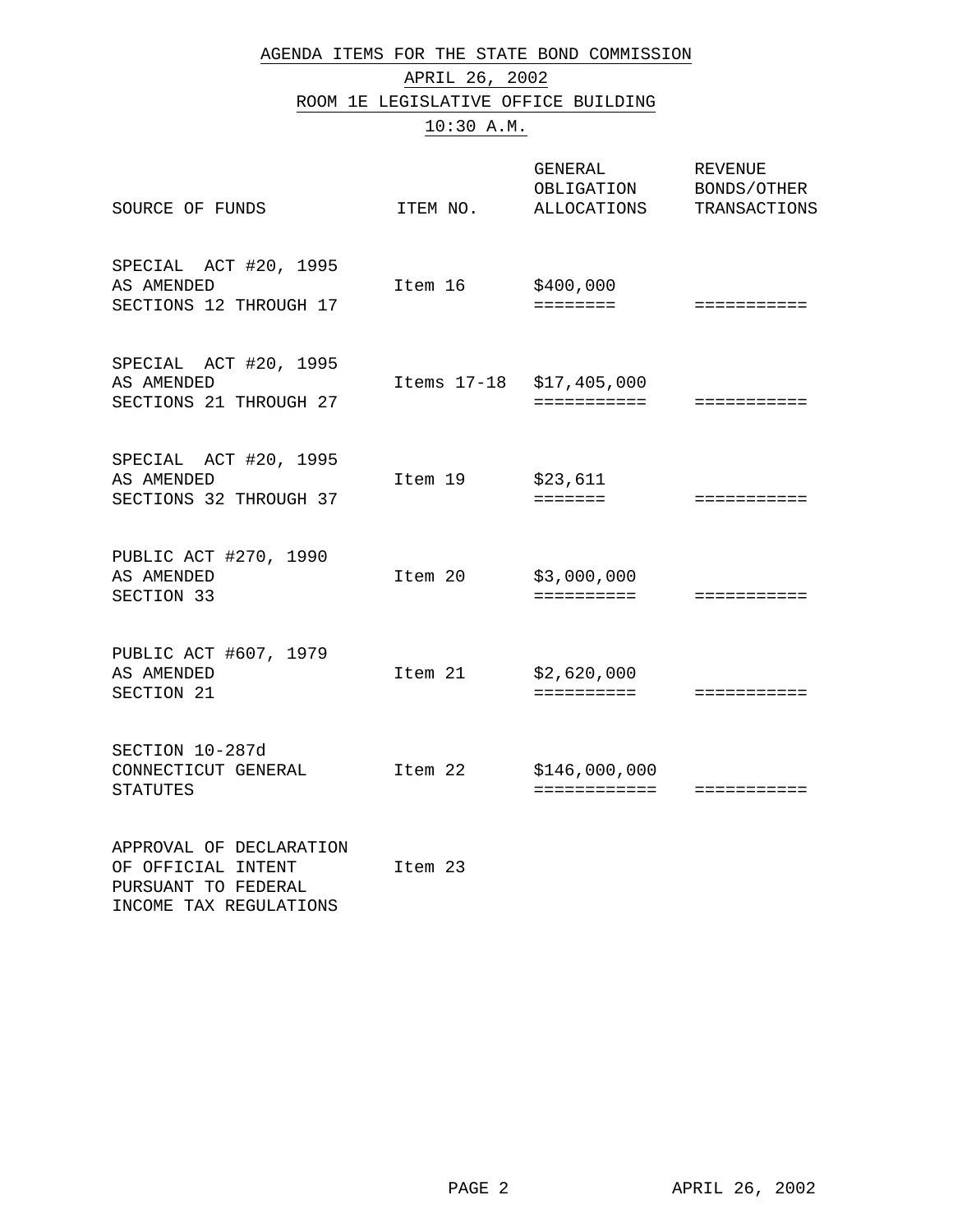## AGENDA ITEMS FOR THE STATE BOND COMMISSION APRIL 26, 2002 ROOM 1E LEGISLATIVE OFFICE BUILDING 10:30 A.M.

UNLESS OTHERWISE NOTED, THE SECRETARY OF THE STATE BOND COMMISSION HAS ON FILE THE FOLLOWING MATTERS WITH RESPECT TO EACH REQUEST MADE TO THE STATE BOND COMMISSION FOR TODAY'S MEETING AS DETAILED THROUGH THE ATTACHED AGENDA ITEMS.

- 1. ANY HUMAN SERVICES FACILITY COLOCATION STATEMENT IF SO REQUESTED BY THE SECRETARY OF THE OFFICE OF POLICY AND MANAGEMENT PURSUANT TO CGS §4B-23.
- 2. ANY PROJECT WHICH INVOLVES THE USE OF 25 ACRES OR MORE OF PRIME FARMLAND FOR NONAGRICULTURAL PURPOSES HAS BEEN REVIEWED IN ACCORDANCE WITH THE PROVISIONS OF PUBLIC ACT NO. 83-102 (AN ACT CONCERNING STATE PROJECTS WHICH TAKE PRIME FARMLAND) AND THAT THE COMMISSIONER OF AGRICULTURE HAS FILED A STATEMENT INDICATING THAT EACH SUCH PROJECT PROMOTES AGRICULTURE OR THE GOAL OF AGRICULTURAL LAND PRESERVATION, OR THERE IS NO REASONABLE ALTERNATIVE SITE FOR THE PROJECT, OR THE PROJECT IS NOT APPLICABLE UNDER THE ACT.
- 3. ANY CAPITAL DEVELOPMENT IMPACT STATEMENT REQUIRED TO BE FILED WITH THE SECRETARY OF THE OFFICE OF POLICY AND MANAGEMENT, IF SO REQUIRED BY THE SECRETARY, PURSUANT TO CGS §4B-23.
- 4. ANY ADVISORY STATEMENT REGARDING THE STATE CONSERVATION AND DEVELOPMENT POLICIES PLAN REQUIRED BY CGS §16A-31 FOR EACH ITEM FOR WHICH AN ADVISORY STATEMENT IS REQUIRED BY CGS §16A-31, AND THE ITEM IS EITHER IN CONFORMITY WITH THE PLAN OR NOT ADDRESSED THEREIN.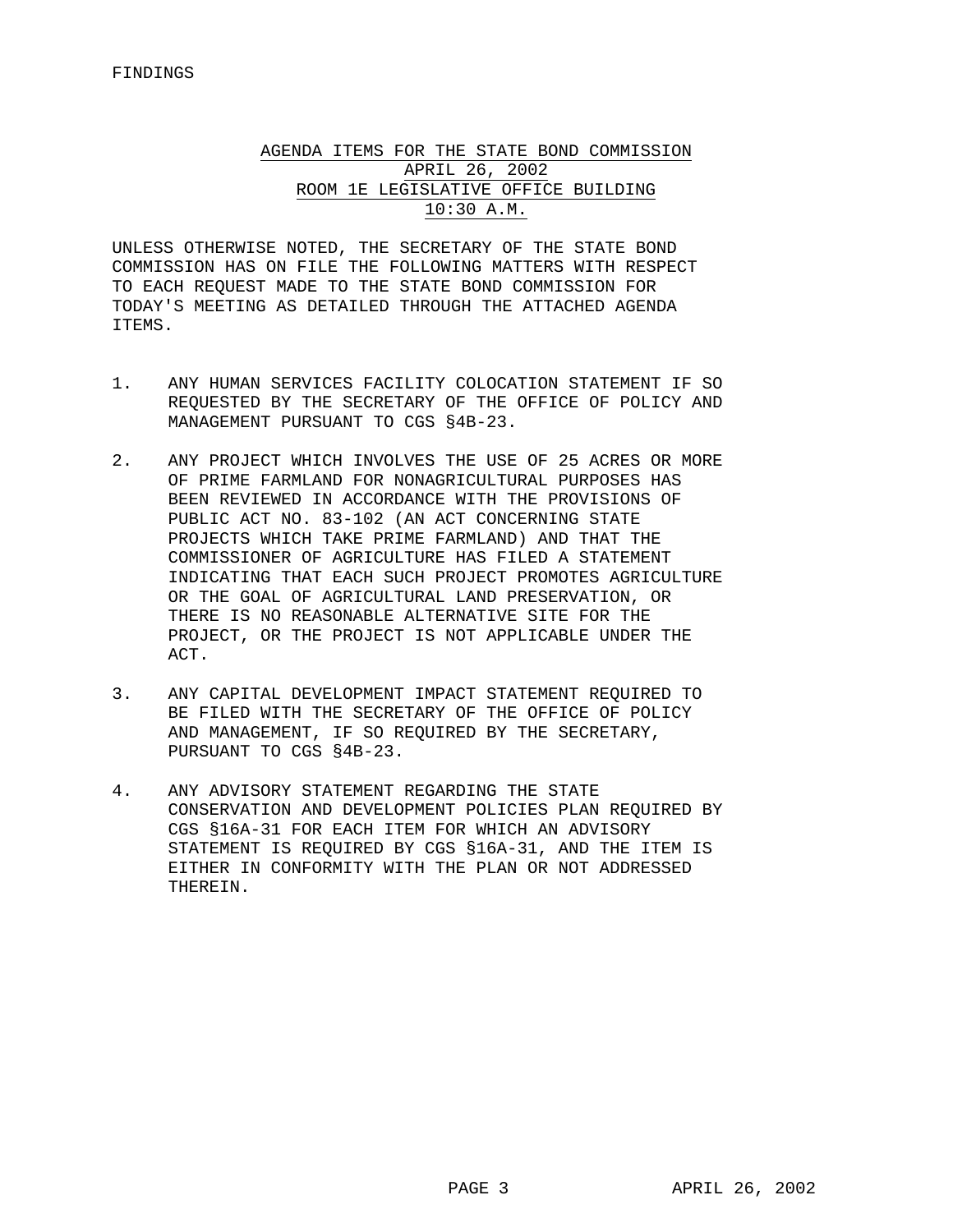SPECIAL ACT #2, 2001 JUNE SPECIAL SESSION AS AMENDED SEC. 1-7

ITEM NO. 1

DEPARTMENT OF PUBLIC WORKS

REMOVAL OR ENCAPSULATION OF ASBESTOS IN STATE-OWNED BUILDINGS

REQUESTED: An Allocation and Bond Authorization..............\$4,750,000

| FROM: | Sec. 2(b)(2) |  | Acct. No. 3011-1326-020 |
|-------|--------------|--|-------------------------|
|       |              |  | Project No. BI-2B-1000  |

| Total Earmarking     | \$10,000,000 |
|----------------------|--------------|
| Previous Allocations | 5,250,000    |
| Balance Unallocated  | \$4,750,000  |

REASON FOR REQUEST:

These funds are requested to finance the estimated costs of the ongoing Statewide Asbestos Abatement Program. These funds are expended in support of ongoing renovation and repair projects statewide.

|                                         | Estimated Costs        |
|-----------------------------------------|------------------------|
| Construction (Est)<br>Design/Monitoring | \$3,490,000<br>900,000 |
| DPW Fee                                 | 360,000                |
| Total, This Request                     | \$4,750,000            |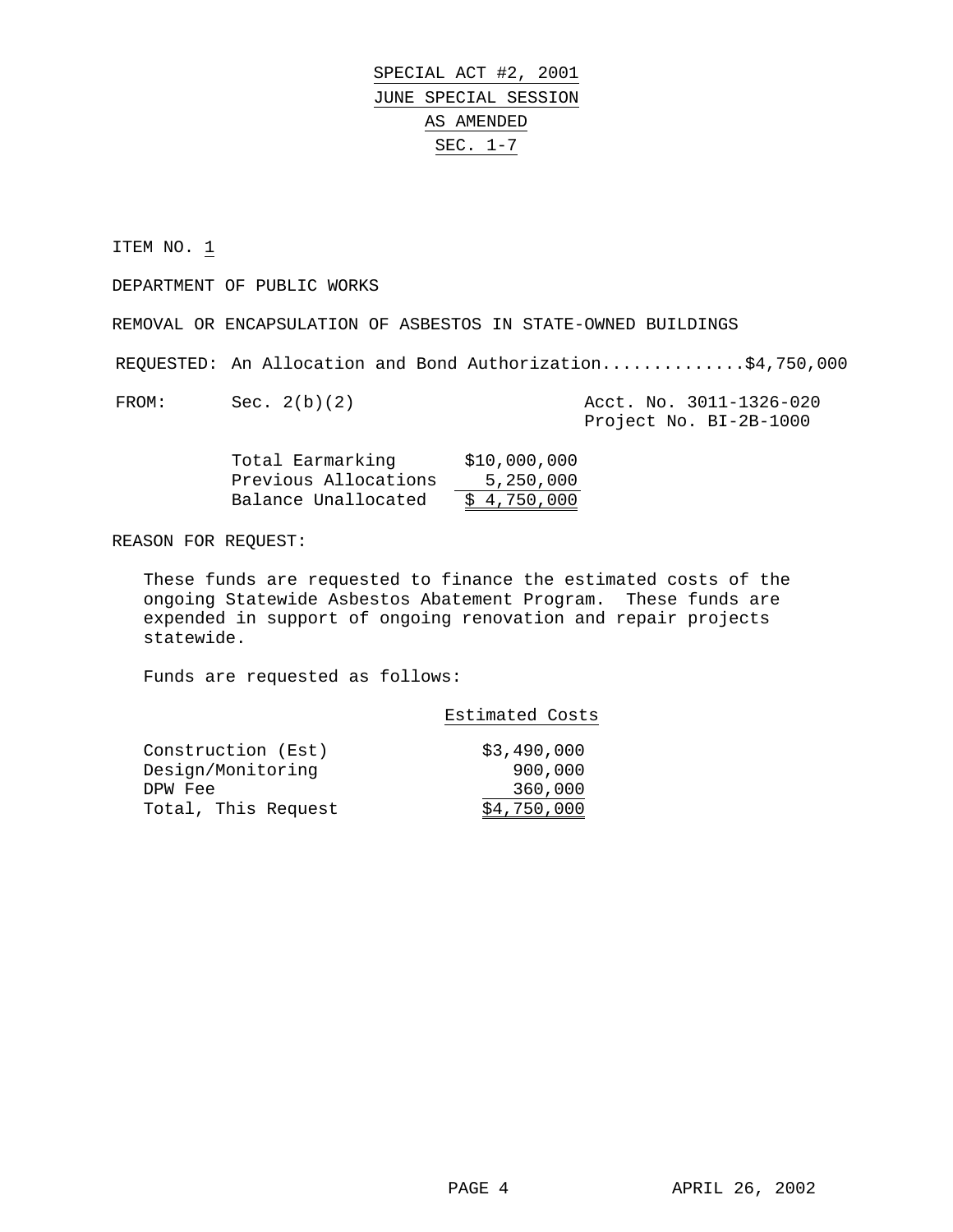SPECIAL ACT #2, 2001 JUNE SPECIAL SESSION AS AMENDED SEC. 1-7

ITEM NO. 2

COMMUNITY-TECHNICAL COLLEGE SYSTEM

TUNXIS COMMUNITY-TECHNICAL COLLEGE

ACQUISITION OF PROPERTY, LAND ACQUISITION, ALTERATION AND IMPROVEMENTS, IN ACCORDANCE WITH MASTER PLAN

REQUESTED: An Allocation and Bond Authorization.................\$750,000

| FROM: | Sec. $2(i)(6)$ |  | Acct. No. 3011-7710-040 |
|-------|----------------|--|-------------------------|
|       |                |  | Project No. BI-CTC-398  |

| Total Earmarking     | \$750,000 |
|----------------------|-----------|
| Previous Allocations | $-0-$     |
| Balance Unallocated  | \$750,000 |

#### REASON FOR REQUEST:

These funds are requested, along with those under Item 7, to finance the design of additions to Tunxis Community-Technical College in Farmington in accordance with the master plan.

This project consists of demolition of the existing Fisher Hall and construction of 91,000 sq. ft. of new space. The additions include a 38,000 sq. ft. library, 20,500 sq. ft. of general-purpose classroom and approximately 32,500 sq. ft. of science and technology program space. Funds are requested as follows:

|                                             |              | This Request  |
|---------------------------------------------|--------------|---------------|
| Construction (Est)                          | \$23,900,000 |               |
| Contingency                                 | 2,390,000    |               |
| Architect's Fee                             | 1,962,000    | \$1,962,000   |
| DPW Fee                                     | 717,000      | 304,250       |
| Relocation Costs                            | 83,000       |               |
| Construction Administration                 | 1,195,000    | 239,000       |
| Survey/Borings                              | 65,520       | 65,520        |
| Equipment                                   | 2,400,000    |               |
| Environmental                               | 78,000       | 78,000        |
| Third Party Review                          | 29,280       | 29,280        |
| Telecommunications                          | 1,200,000    |               |
| Permits/Testing/Inspections                 | 195,200      | 12,200        |
| Art                                         | 239,000      | 59,750        |
| Total                                       | \$34,454,000 | \$2,750,000   |
| Financing:                                  |              |               |
| S.A. $01-2$ , Sec. $2(i)(6)$ , This Request |              | 750,000<br>Ŝ. |
| P.A. $99-242$ , $21(j)(4)$ , Item No. 7     |              | 2,000,000     |
| Total                                       |              | \$2,750,000   |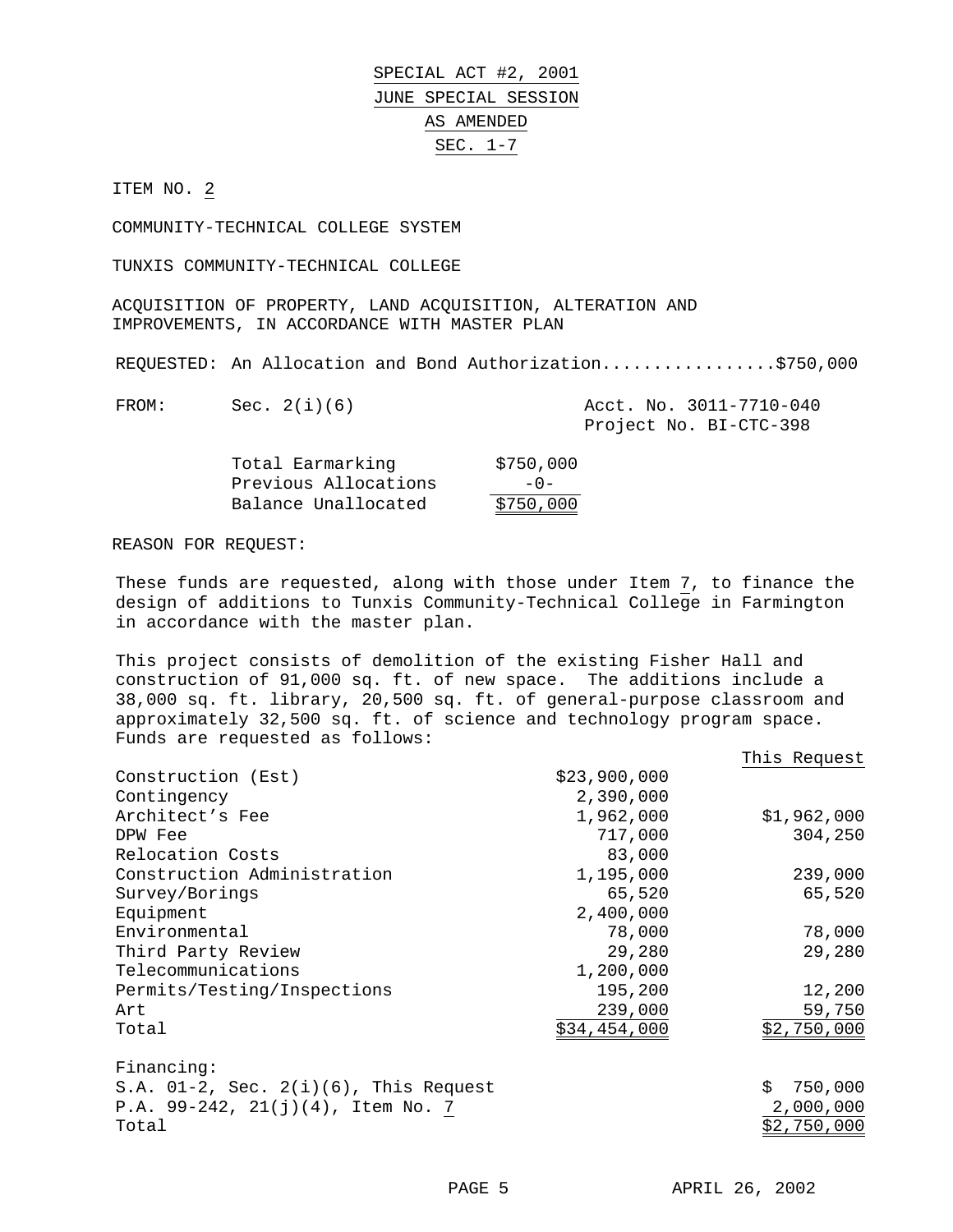DEPARTMENT OF MENTAL HEALTH AND ADDICTION SERVICES

FIRE SAFETY AND ENVIRONMENTAL IMPROVEMENTS, INCLUDING IMPROVEMENTS IN COMPLIANCE WITH CURRENT CODES, SITE IMPROVEMENTS, REPAIR AND REPLACEMENT OF ROOFS AND OTHER EXTERIOR AND INTERIOR BUILDING RENOVATIONS

REQUESTED: An Allocation and Bond Authorization................\$496,000

FROM: Sec. 2(h)(1) Acct. No. 3991-4402-010 Project No. BI-MH-1000

| Total Earmarking     | \$7,000,000 |
|----------------------|-------------|
| Previous Allocations | 2,313,277   |
| Balance Unallocated  | \$4,686,723 |

REASON FOR REQUEST:

These funds are requested to finance improvements at various facilities as detailed below.

Funds are requested as follows:

## Project/Location **Extimated Costs**

| Elevator Upgrades - Greater Bridgeport CHMC          | \$46,000  |
|------------------------------------------------------|-----------|
| Elevator Upgrades - Connecticut Mental Health Center | 40,000    |
| Demolition - Old Power House - Cedarcrest            | 40,000    |
| Shower Improvements - Sub Acute - CRMHC              | 70,000    |
| Parking Lot Resurfacing - Connecticut Valley         | 100,000   |
| Emergency/Minor Capital Improvements - As Needed     | 200,000   |
| Total, This Request                                  | \$496,000 |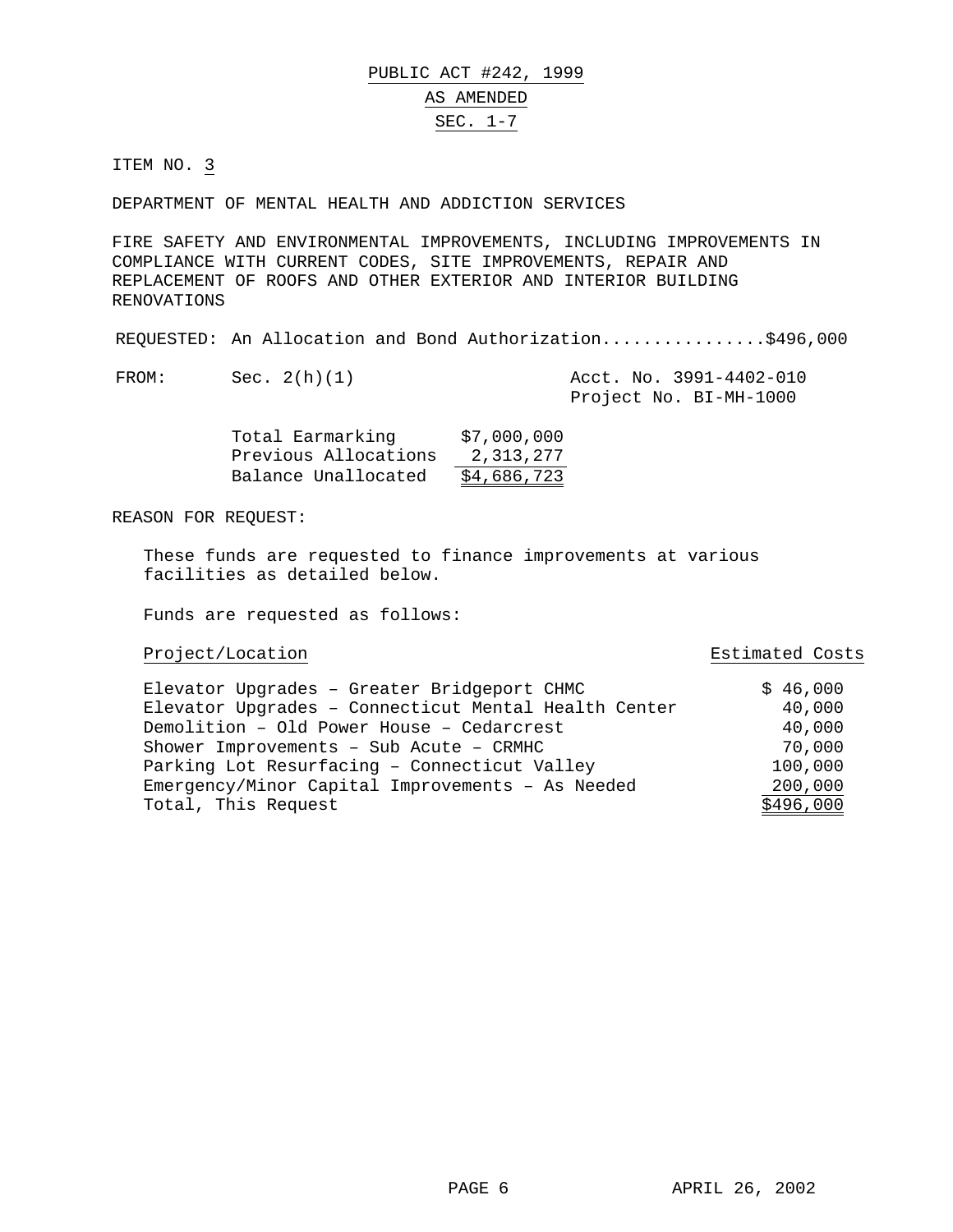UNIVERSITY OF CONNECTICUT HEALTH CENTER

NEW AND REPLACEMENT INSTRUCTION, RESEARCH AND/OR LABORATORY EQUIPMENT

REQUESTED: An Allocation and Bond Authorization..............\$1,705,000

FROM: Sec. 2(j)(1) Acct. No. 3991-7302-010

| Total Earmarking     | \$2,200,000 |
|----------------------|-------------|
| Previous Allocations | $-0-$       |
| Balance Unallocated  | \$2,200,000 |

REASON FOR REQUEST:

These funds are requested to finance the purchase of equipment for the University of Connecticut Health Center in Farmington as detailed below.

|                                             | This Request |
|---------------------------------------------|--------------|
| DENTAL SCHOOL                               |              |
| Operatory Equipment Chairs and Lights       | \$1,532,000  |
| Nitrous Oxide Sedation Unit                 | 35,000       |
| Patient Gas Monitoring Equipment            | 10,100       |
| Replacement Defibrilator                    | 10,500       |
| Surgairtome II cutter                       | 14,400       |
| Patient Vital sign Monitors                 | 3,000        |
| Dust Collection System - Prosthetics        | 100,000      |
| Total Dental School Equipment, This Request | \$1,705,000  |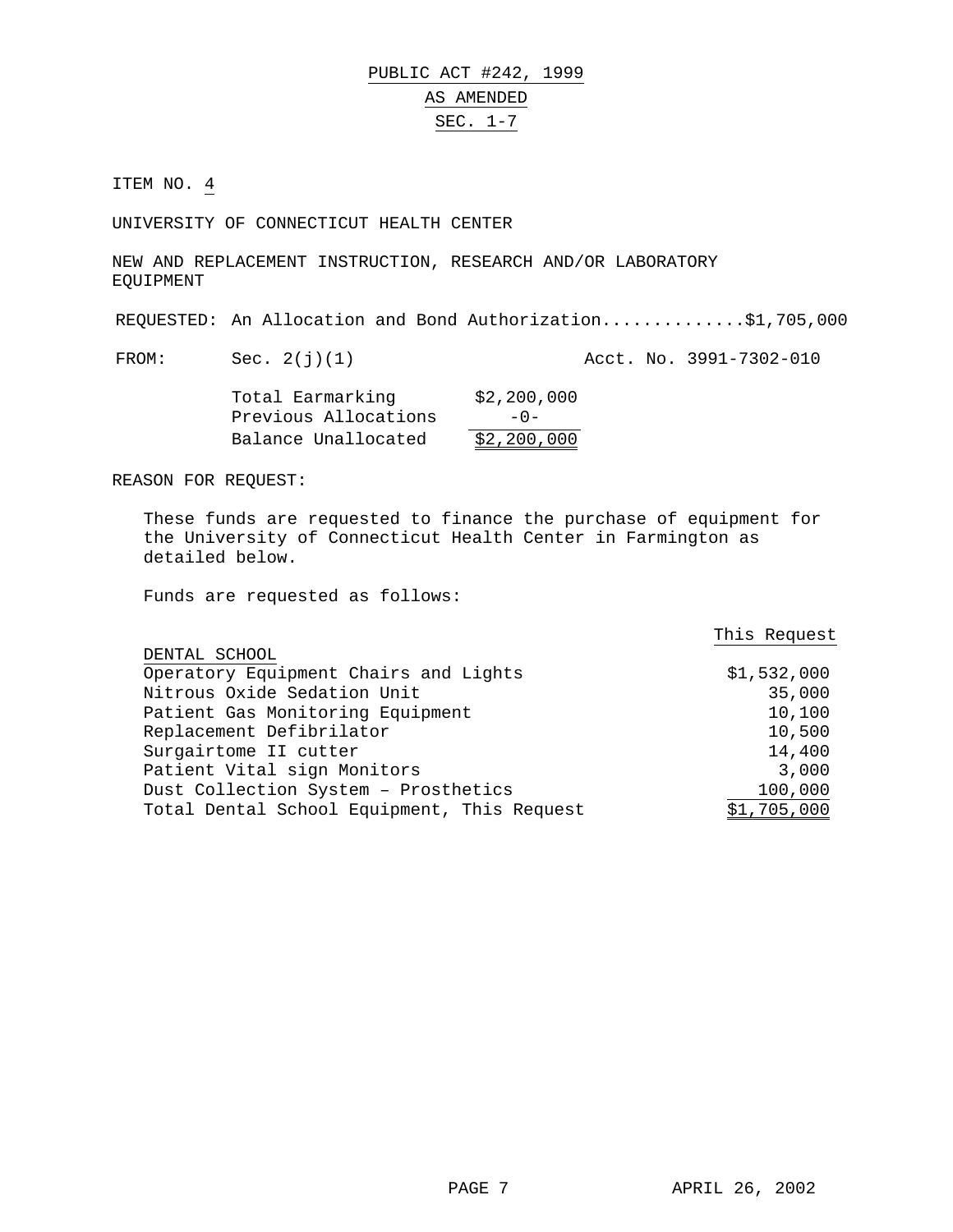DEPARTMENT OF CHILDREN AND FAMILIES

ALTERATIONS, RENOVATIONS AND IMPROVEMENTS TO BUILDINGS AND GROUNDS

REQUESTED: An Allocation and Bond Authorization.................\$389,312

FROM: Sec. 2 (n) Acct. No. 3991-8102-010 Project No. BI-YS-1000

| Total Earmarking     | \$2,000,000 |
|----------------------|-------------|
| Previous Allocations | 697.671     |
| Balance Unallocated  | \$1,302,329 |

## REASON FOR REQUEST:

These funds are requested to finance renovations and improvements at various facilities as detailed below.

| Project/Location                                 | Estimated Costs |
|--------------------------------------------------|-----------------|
| Fire Safety Improvements - Riverview Hospital    | \$61,700        |
| Replace Electrical Feed - Riverview Hospital     | 70,000          |
| Dining Hall HVAC Replacement - High Meadows      | 59,100          |
| Expand Boys Recreation Room - High Meadows       | 150,000         |
| Chimney Repairs/Siding - Tress Road Group Home   | 13,120          |
| Emergency/Minor Capital Improvements - As Needed | 35,392          |
| Total, This Request                              | \$389,312       |
|                                                  |                 |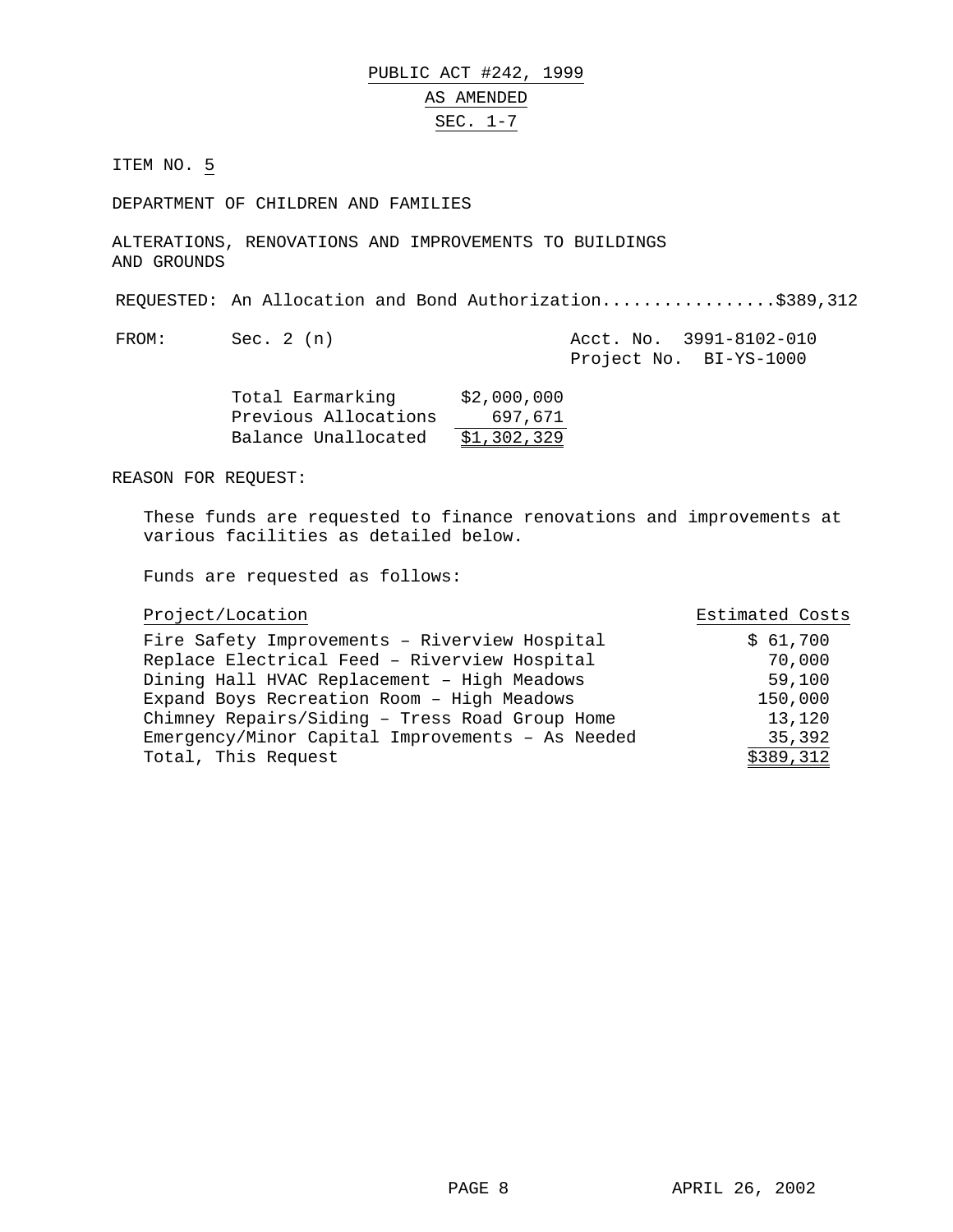# PUBLIC ACT #242, 1999 AS AMENDED SEC. 12-19

ITEM NO. 6

DEPARTMENT OF SOCIAL SERVICES

GRANTS-IN-AID FOR NEIGHBORHOOD FACILITIES, CHILD CARE PROJECTS, ELDERLY CENTERS, SHELTER FACILITIES FOR VICTIMS OF DOMESTIC VIOLENCE, EMERGENCY SHELTERS AND RELATED FACILITIES FOR THE HOMELESS, MULTI-PURPOSE HUMAN RESOURCE CENTERS AND FOOD DISTRIBUTION FACILITIES

NORWALK

REQUESTED: An Allocation and Bond Authorization  $(to \text{ Agency})$   $\frac{1}{250,000}$ 

FROM: Sec. 13(f) <br>Rect. No. 1873 6100 151 Project No. 6100 01 0121

| Total Earmarking     | \$4,000,000 |
|----------------------|-------------|
| Previous Allocations | 3,650,000   |
| Balance Unallocated  | \$350,000   |

REASON FOR REQUEST:

These funds are requested to provide a grant-in-aid to Norwalk Economic Opportunity Now, Inc., a  $501(c)(3)$  nonprofit agency, to assist in the costs associated with the installation of an air conditioning system in the Ely School in Norwalk which is used for the Headstart program for approximately 228 students.

Funds are requested as follows:

| Total Cost |                           | \$500,000 |
|------------|---------------------------|-----------|
|            | Less: Federal Funds       | 150,000   |
|            | State Grant, This Request | \$350,000 |

In accordance with Section 19 of P.A. 99-242, ". . .any grant-inaid . . .which is made to any entity which is not a political subdivision of the state, the contract entered into pursuant to section 13 of this act shall provide that if the premises for which such grant-in-aid was made ceases, within ten years of the date of such grant, to be used as a facility for which such grant was made, an amount equal to the amount of such grant, minus ten per cent for each full year which has elapsed since the date of such grant, shall be repaid to the state and that a lien shall be placed on such land in favor of the state to ensure that such amount will be repaid in the event of such change in use, except that if the premises for which such grant-in-aid was made are owned by the state, a municipality or a housing authority, no lien shall be placed."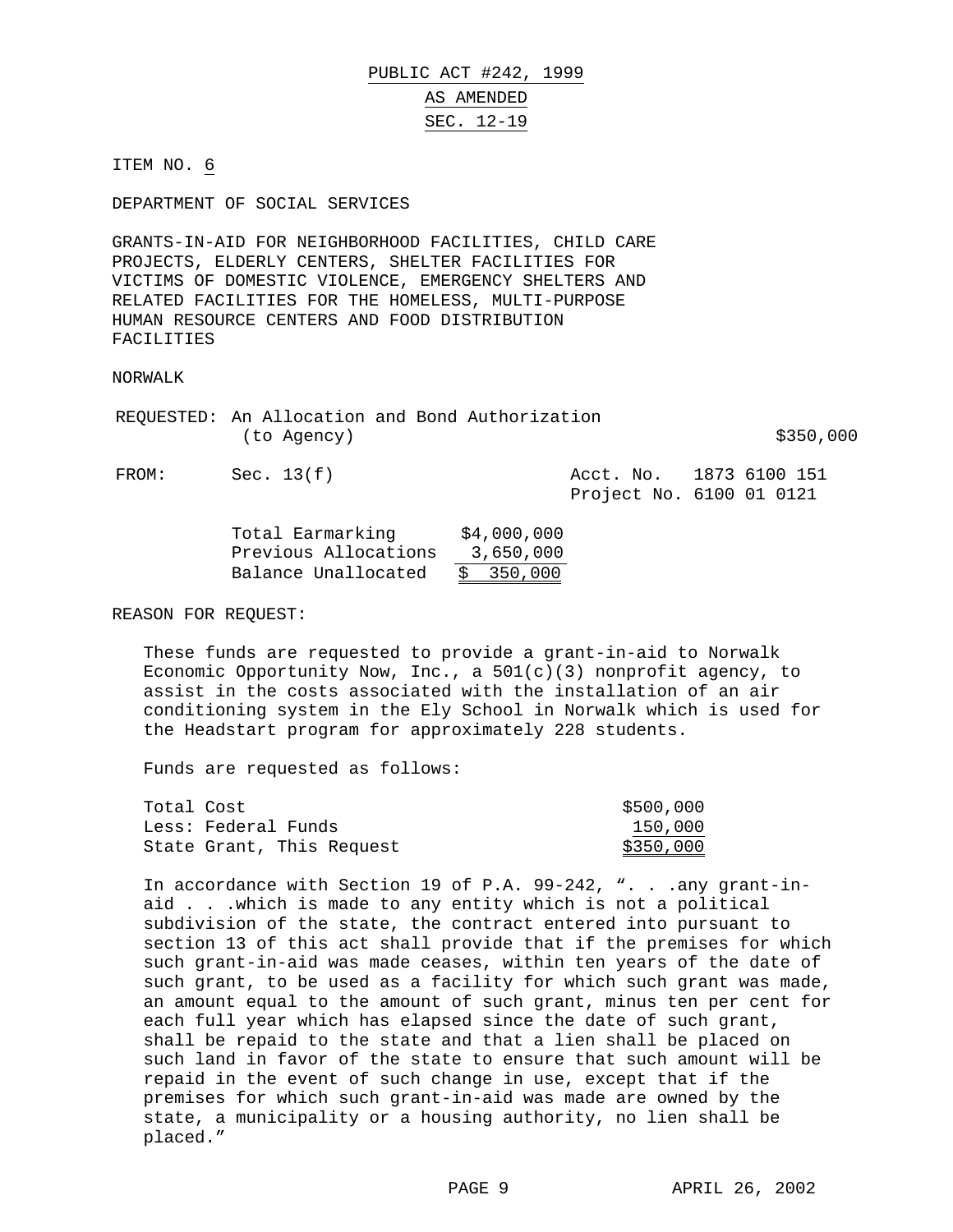# PUBLIC ACT #242, 1999 AS AMENDED SEC. 12-19

ITEM NO. 6A

DEPARTMENT OF ENVIRONMENTAL PROTECTION

GRANTS-IN-AID FOR IDENTIFICATION, INVESTIGATION, CONTAINMENT, REMOVAL OR MITIGATION OF CONTAMINATED INDUSTRIAL SITES IN URBAN AREAS

NEW HAVEN

REQUESTED: An Allocation and Bond Authorization (to Agency)............................\$300,000

FROM: Sec. 13(b)(4) Acct. No. 1873-3100-161

| Total Earmarking     | \$5,000,000 |
|----------------------|-------------|
| Previous Allocations | $-0-$       |
| Balance Unallocated  | \$5,000,000 |

#### REASON FOR REQUEST:

These funds are requested to provide funding for the remediation of 424 Grand Avenue in New Haven.

The site is approximately 2.1 acres and includes a 20,000 sq. ft. building. It is contaminated with volatile and semi-volatile organic compounds, petroleum hydrocarbons and metals. A responsible party has been identified but is presently appealing the order. The funds will be passed through to the Department of Economic and Community Development and ultimately to the Town of New Haven.

Funds are requested as follows:

Total, This Request  $\frac{1}{300,000}$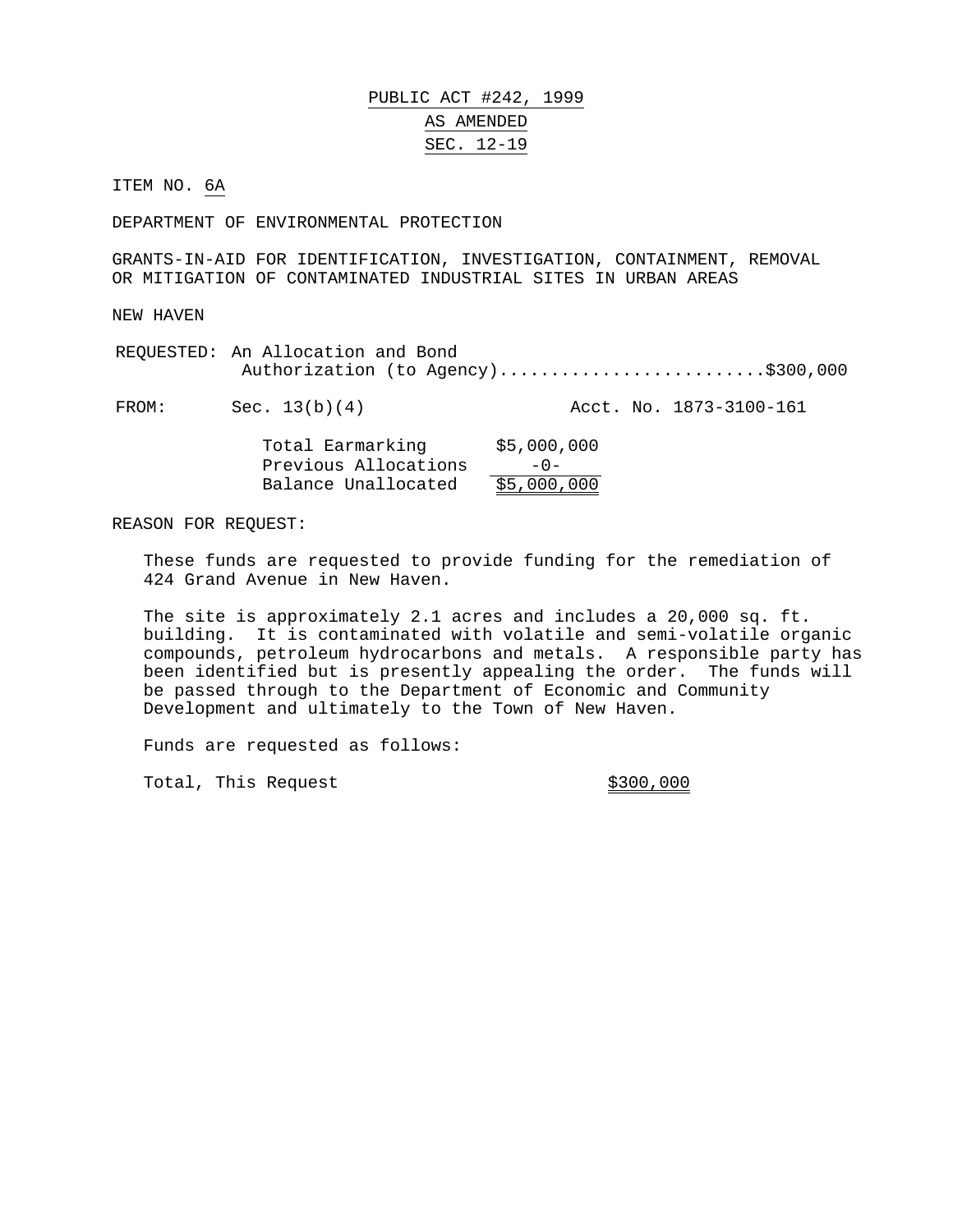PUBLIC ACT #242, 1999 AS AMENDED SEC. 20-26

ITEM NO. 7

COMMUNITY-TECHNICAL COLLEGE SYSTEM

TUNXIS COMMUNITY-TECHNICAL COLLEGE

ALTERATIONS AND IMPROVEMENTS TO BUILDINGS AND GROUNDS IN ACCORDANCE WITH THE CAMPUS MASTER PLAN

REQUESTED: An Allocation and Bond Authorization.............\$2,000,000

FROM: Sec. 21(j)(4) Acct. No. 3001-7710-030 Project No. BI-CTC-398

| Total Earmarking     | \$2,000,000 |
|----------------------|-------------|
| Previous Allocations | $-0-$       |
| Balance Unallocated  | \$2,000,000 |

REASON FOR REQUEST:

These funds are requested, along with those under Item 2, to finance the design of additions to Tunxis Community-Technical College in Farmington in accordance with the master plan.

This project consists of demolition of the existing Fisher Hall and construction of 91,000 sq. ft. of new space. The additions include a 38,000 sq. ft. library, 20,500 sq. ft. of generalpurpose classroom and approximately 32,500 sq. ft. of science and technology program space.

| Financing:                                |             |
|-------------------------------------------|-------------|
| S.A. $01-2$ , Sec. $2(i)(6)$ , Item No. 2 | \$750,000   |
| P.A. $99-242$ , $21(j)(4)$ , This Request | 2,000,000   |
| Total                                     | \$2,750,000 |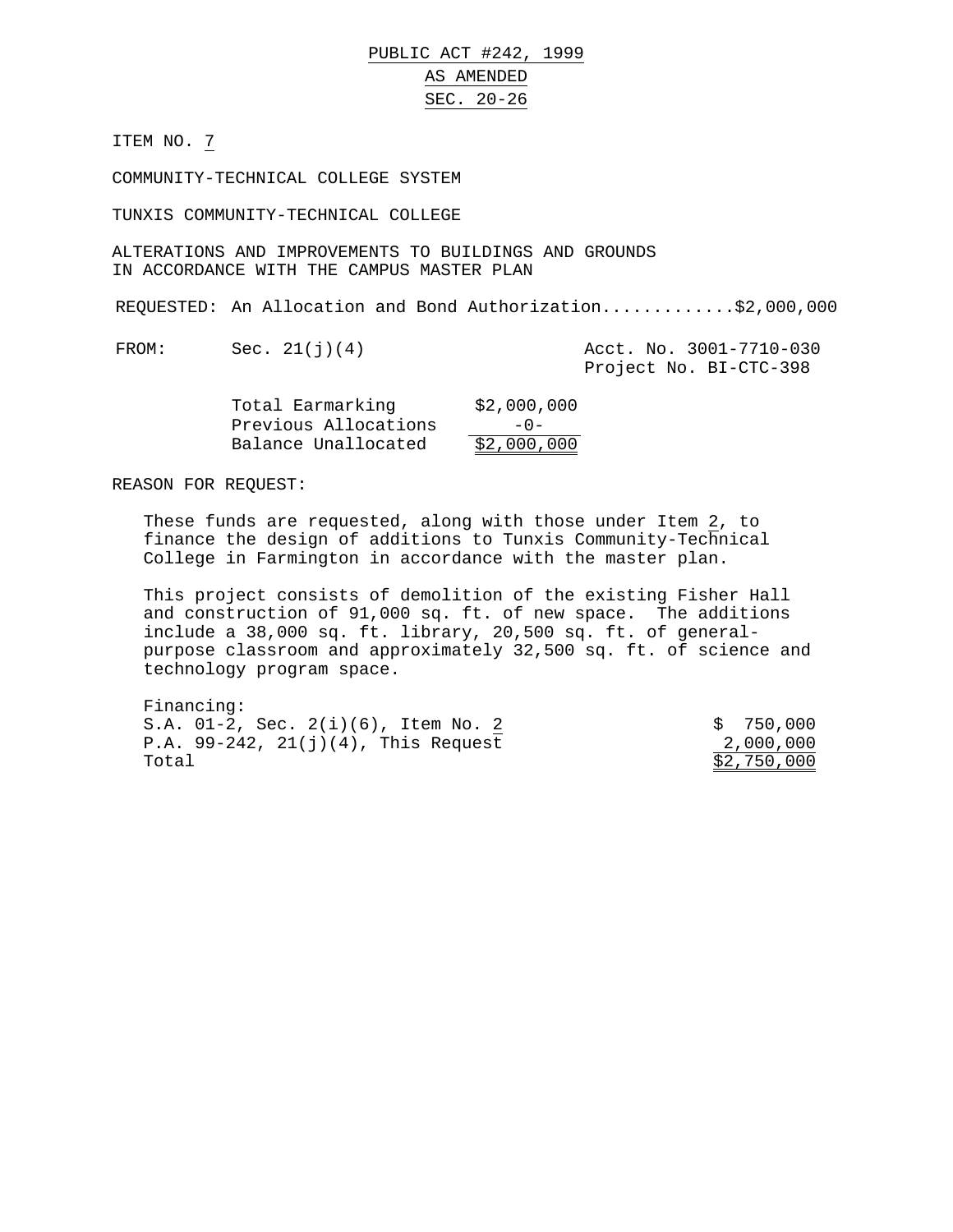PUBLIC ACT #242, 1999 AS AMENDED SEC. 20-26

ITEM NO. 8 **(REVISED)**

DEPARTMENT OF CORRECTION

RENOVATIONS AND IMPROVEMENTS TO EXISTING STATE-OWNED BUILDINGS FOR INMATE HOUSING, PROGRAMMING AND STAFF TRAINING SPACE AND ADDITIONAL INMATE CAPACITY, INCLUDING SUPPORT FACILITIES AND OFF-SITE IMPROVEMENTS

REQUESTED: An Allocation and Bond Authorization.................\$724,000

FROM: Sec. 21 (1) Acct. No. 3001-8000-010 Project No. BI-JA-1000

| Total Earmarking     | \$10,000,000 |
|----------------------|--------------|
| Previous Allocations | 3,560,586    |
| Balance Unallocated  | \$6,439,414  |

REASON FOR REQUEST:

These funds are requested to finance various alterations and improvements at Department of Correction facilities as detailed below.

Funds are requested as follows:

Project/Location Estimated Costs

| Refinish Floors-York CI                                | \$95,000  |
|--------------------------------------------------------|-----------|
| Pre-design-Gym/Auditorium Modifications-Cheshire CI    | 49,000    |
| Upgrade Body Alarms-Walker CI                          | 80,000    |
| Various Emergency/Minor Capital Improvements As Needed | 500,000   |
| Total, This Request                                    | \$724,000 |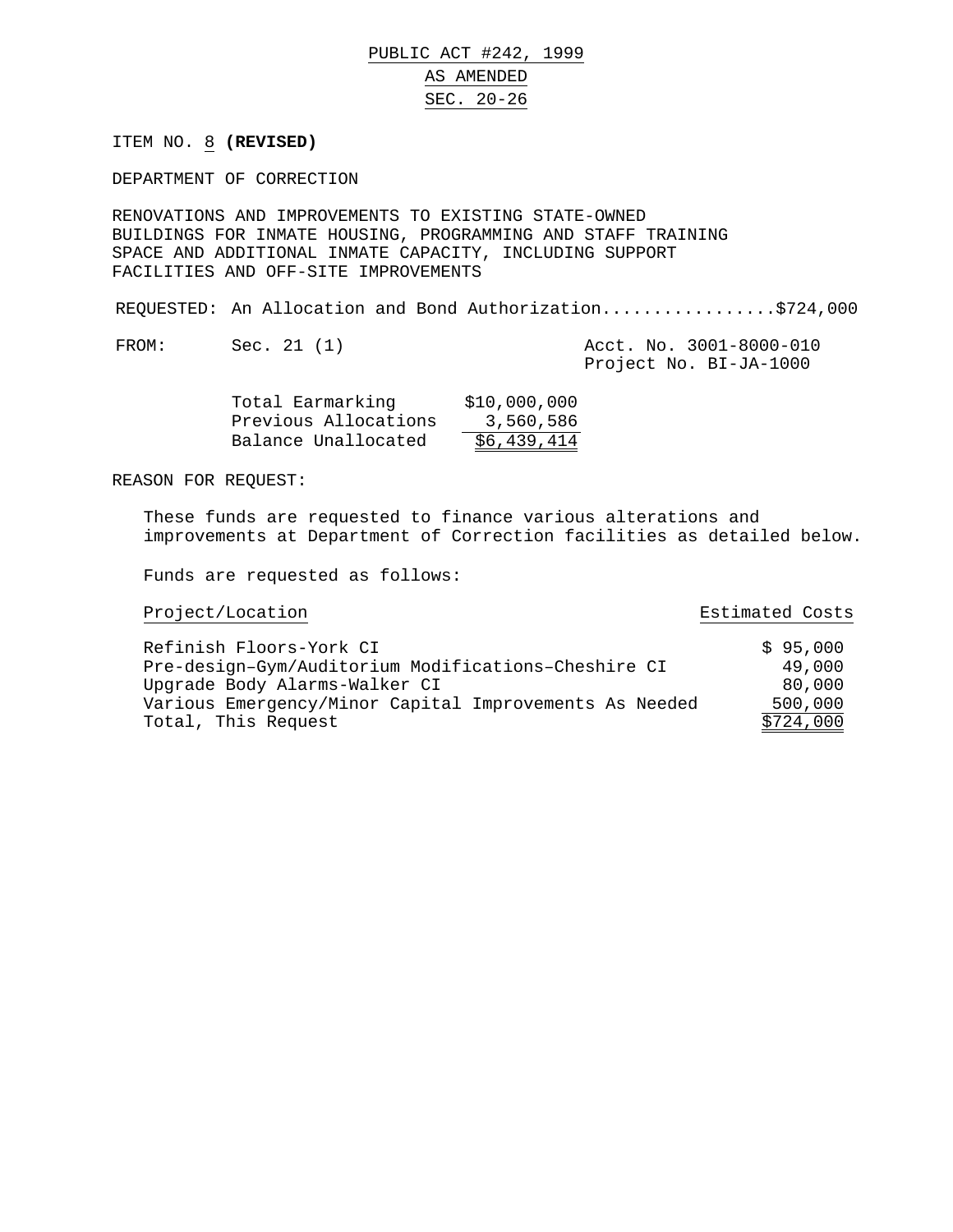DEPARTMENT OF ECONOMIC AND COMMUNITY DEVELOPMENT

GRANTS-IN-AID TO NEW LONDON FOR ECONOMIC DEVELOPMENT AND FOR THE ADDITIONAL COSTS OF IMPROVEMENTS TO THE FORT TRUMBULL PENINSULA

| REQUESTED: An Allocation and Bond Authorization | (to Agency)     |  |                                                     |  | \$10,000,000 |
|-------------------------------------------------|-----------------|--|-----------------------------------------------------|--|--------------|
| FROM:                                           | Sec. $32(d)(3)$ |  | Acct. No. 1873 3500 073<br>Project No. 2001 095 001 |  |              |

| Total Earmarking     | \$50,000,000 |
|----------------------|--------------|
| Previous Allocations | 30,000,000   |
| Balance Unallocated  | \$20,000,000 |

#### REASON FOR REQUEST:

These funds are requested to provide a grant-in-aid to the New London Development Corporation for Phase II and Phase III costs of the New London Fort Trumbull Municipal Development Plan.

This project consists of acquisition, relocation, infrastructure design, abatement/remediation, program management and other related activities on the Fort Trumbull Peninsula in New London. Also included in this request are funds for additional cleanup costs of the Calamari property. It is expected that this site will used for a hotel/conference center and a museum.

| Total Phase II Costs      | \$50,000,000 |
|---------------------------|--------------|
| Less: Previous Funds      | 30,000,000   |
| Future Funds              | 10,000,000   |
| State Grant, This Request | \$10,000,000 |
|                           |              |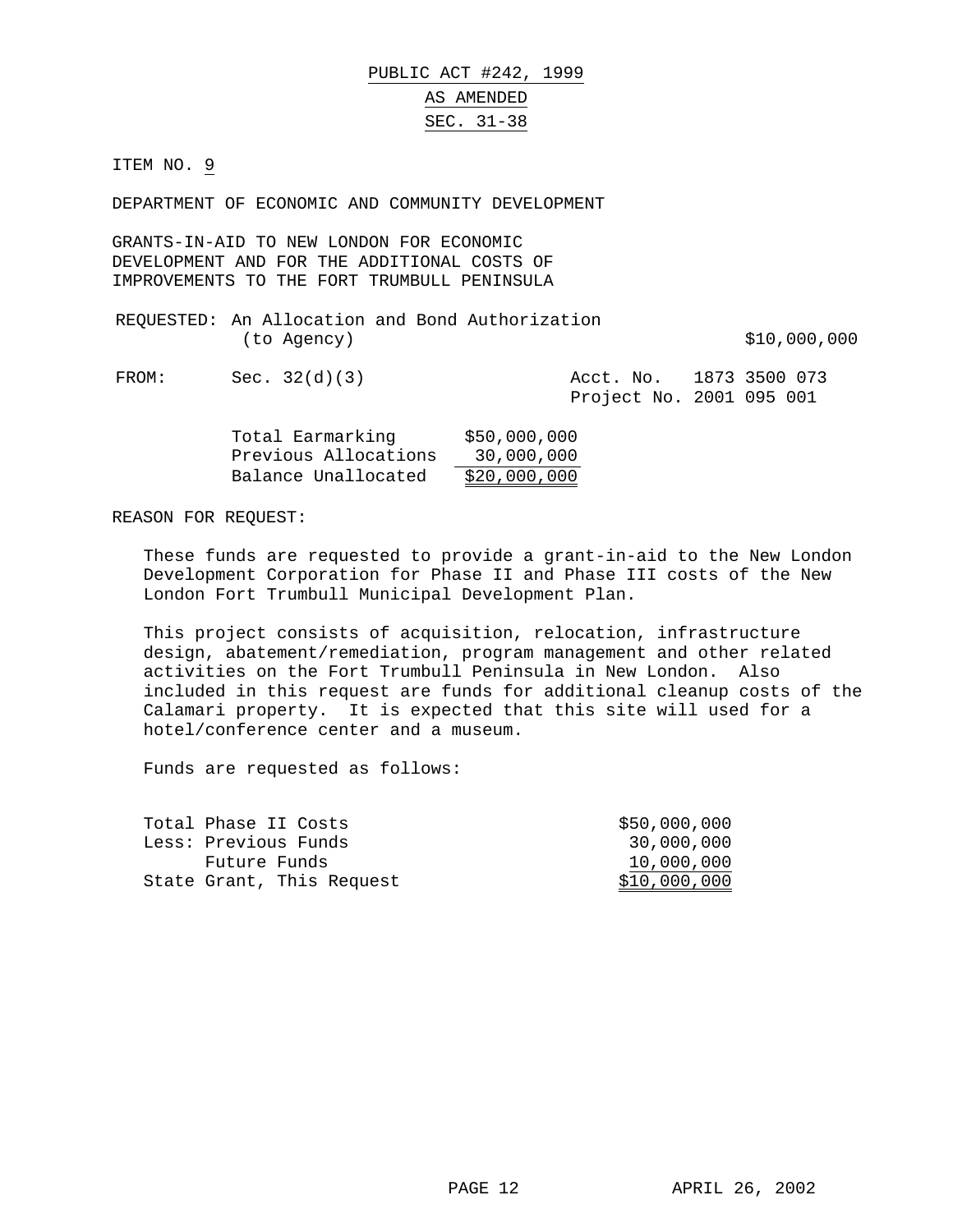DEPARTMENT OF SOCIAL SERVICES

GRANTS-IN-AID FOR NEIGHBORHOOD FACILITIES, CHILD CARE PROJECTS, ELDERLY CENTERS, SHELTER FACILITIES FOR VICTIMS OF DOMESTIC VIOLENCE, EMERGENCY SHELTERS AND RELATED FACILITIES FOR THE HOMELESS, MULTI-PURPOSE HUMAN RESOURCE CENTERS AND FOOD DISTRIBUTION FACILITIES

### **WATERBURY**

|       |               |  | REQUESTED: An Allocation and Bond Authorization |           |               |           |  |
|-------|---------------|--|-------------------------------------------------|-----------|---------------|-----------|--|
|       | (to Agency)   |  |                                                 |           |               | \$140,000 |  |
| FROM: | Sec. 32(q)(1) |  |                                                 | Acct. No. | 1873 6100 152 |           |  |

Project No. 6100 03 0251

| Total Earmarking     | \$4,000,000 |
|----------------------|-------------|
| Previous Allocations | 2,150,000   |
| Balance Unallocated  | \$1,850,000 |

REASON FOR REQUEST:

These funds are requested to provide a grant-in-aid to the St. Vincent DePaul Society, Inc., a 501(c)(3) nonprofit organization, for the costs associated with renovations to its community center in Waterbury.

This project consists of a new roof and HVAC system and electrical improvements to a thrift store, warehouse and administrative offices. The facility provides clothing and other items to low income individuals in the Waterbury area.

Funds are requested as follows:

State Grant, This Request  $$140,000$ 

In accordance with Section 38 of P.A. 99-242, ". . .any grant-in-aid . . .which is made to any entity which is not a political subdivision of the state, the contract entered into pursuant to section 32 of this act shall provide that if the premises for which such grant-inaid was made ceases, within ten years of the date of such grant, to be used as a facility for which such grant was made, an amount equal to the amount of such grant, minus ten per cent for each full year which has elapsed since the date of such grant, shall be repaid to the state and that a lien shall be placed on such land in favor of the state to ensure that such amount will be repaid in the event of such change in use, except that if the premises for which such grantin-aid was made are owned by the state, a municipality or a housing authority, no lien shall be placed."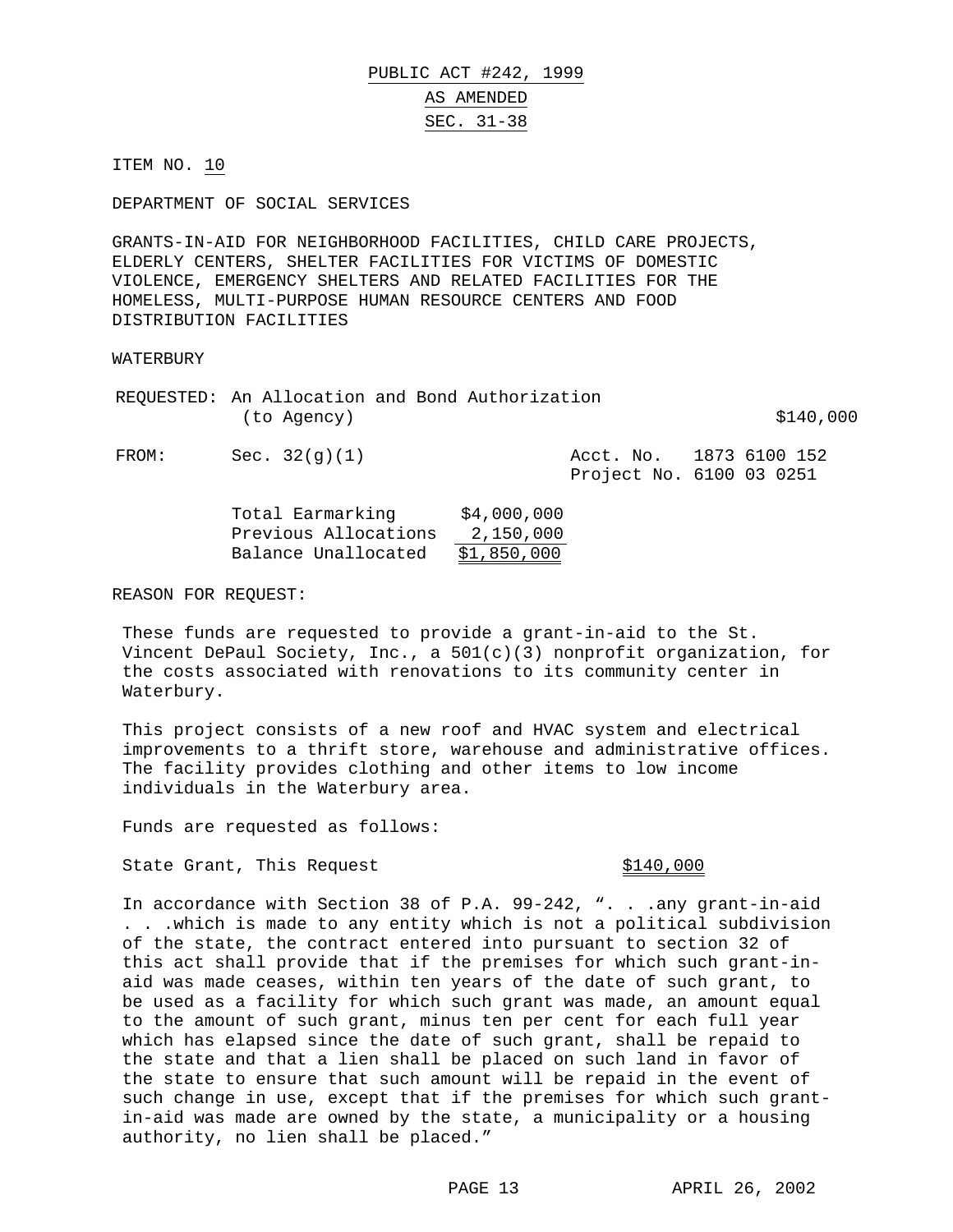SPECIAL ACT #1, 1997 JUNE SPECIAL SESSION AS AMENDED SEC. 1-7

ITEM NO. 11

DEPARTMENT OF MENTAL RETARDATION

ADDITIONS, ALTERATIONS, RENOVATIONS AND IMPROVEMENTS TO BUILDINGS AND GROUNDS, INCLUDING UTILITIES AND MECHANICAL SYSTEMS, CODE COMPLIANCE AND ENERGY CONSERVATION PROJECTS

REQUESTED: An Allocation and Bond Authorization..................\$293,268

FROM: Sec. 2(h)(1) Acct. No. 3971-4114-010 Project No. BI-NN-1000

| Total Earmarking     | \$4,000,000 |
|----------------------|-------------|
| Previous Allocations | 2,655,231   |
| Balance Unallocated  | \$1,344,769 |

### REASON FOR REQUEST:

These funds are requested to finance renovations and improvements at various Department of Mental Retardation facilities as detailed below.

Funds are requested as follows:

## Project/Location Estimated Costs

| HVAC Control Replacement-8 Buildings-Southbury            | \$28,641   |
|-----------------------------------------------------------|------------|
| HVAC Upgrade-Mountain Road Group Home-Newington           | 12,900     |
| HVAC/Electrical/Generator-Rogers House-Waterford          | 53,651     |
| HVAC/Electrical Upgrades-North Street Group Home-Trumbull | 48,250     |
| HVAC/Roof/Siding/Exterior Imps.-Shore Road-Waterford      | 109,326    |
| Paving/Parking Expansion-Shore Road-Waterford             | 40,500     |
| Total, This Request                                       | \$293, 268 |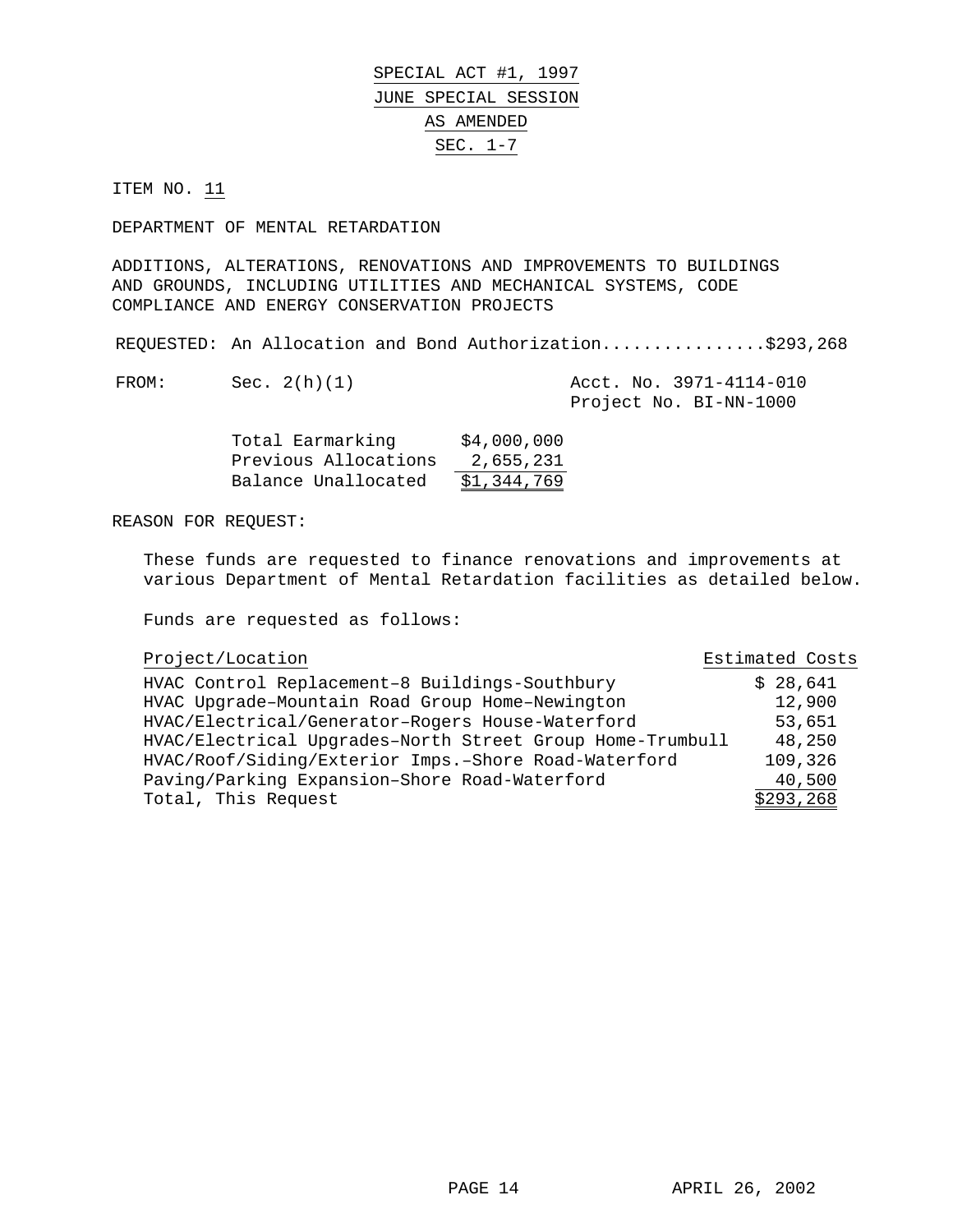SPECIAL ACT #1, 1997 JUNE SPECIAL SESSION AS AMENDED SEC. 1-7

ITEM NO. 12

DEPARTMENT OF MENTAL HEALTH AND ADDICTION SERVICES

ALTERATIONS, RENOVATIONS, ADDITIONS AND IMPROVEMENTS, INCLUDING NEW CONSTRUCTION IN ACCORDANCE WITH THE DEPARTMENT OF MENTAL HEALTH AND ADDICTION SERVICES MASTER CAMPUS PLAN

REQUESTED: An Allocation and Bond Authorization................\$870,750

| FROM: | Sec. $2(i)(2)$ |  | Acct. No. 3971-4402-020 |
|-------|----------------|--|-------------------------|
|       |                |  |                         |

Project No. BI-H-531

| Total Earmarking     | \$11,100,000 |
|----------------------|--------------|
| Previous Allocations | 8,472,572    |
| Balance Unallocated  | \$2,627,428  |

REASON FOR REQUEST:

These funds are requested to award a construction contract based on bids received on February 20, 2002 for renovations and improvements to the basement for program space at Cedarcrest Hospital in Newington.

| Construction (Bid)  | \$753,800 |
|---------------------|-----------|
| Contingency         | 75,380    |
| DPW Fee             | 41,570    |
| Total, This Request | \$870,750 |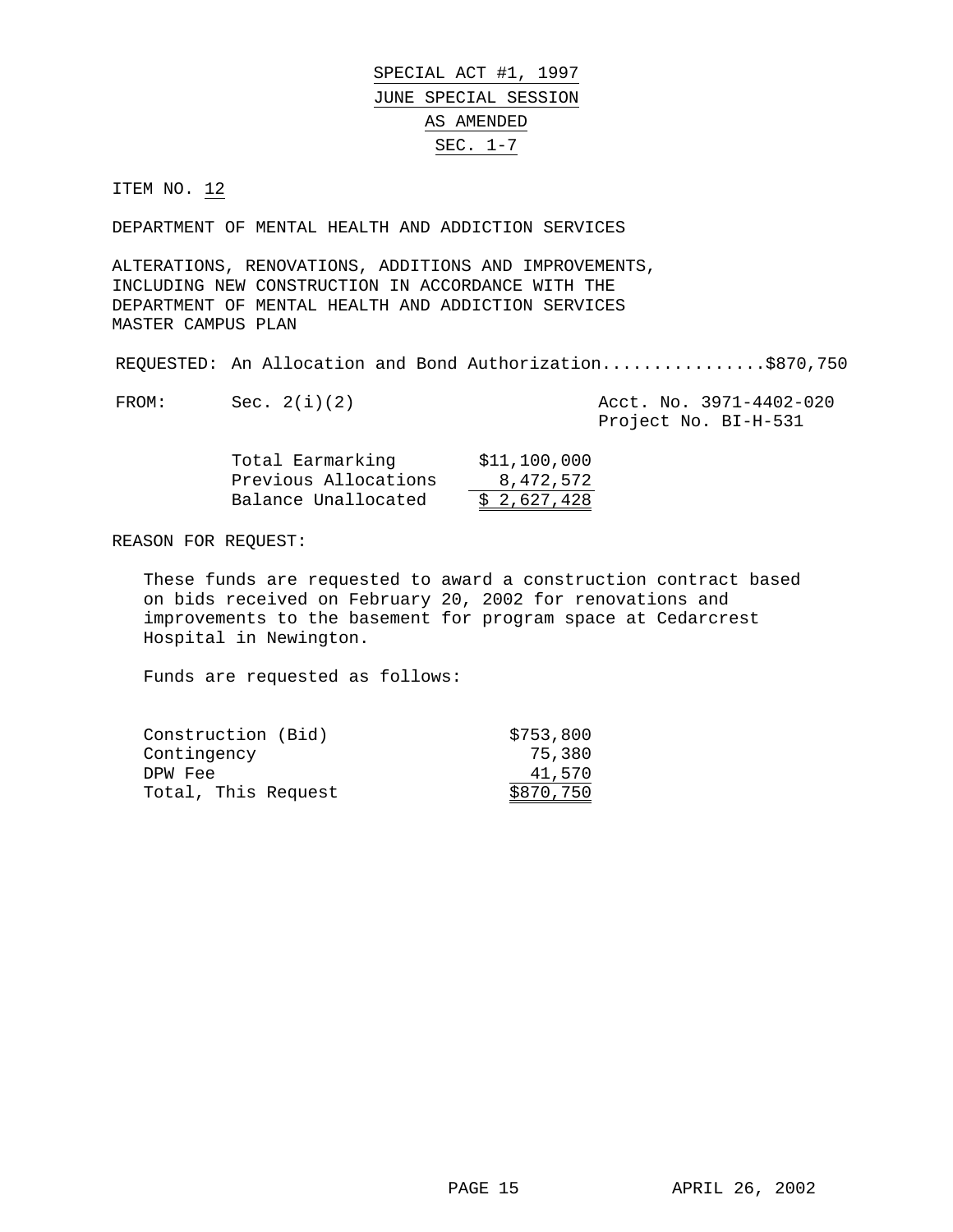SPECIAL ACT #1,1997 JUNE SPECIAL SESSION AS AMENDED SEC. 1-7

ITEM NO. 13

DEPARTMENT OF EDUCATION

AT THE AMERICAN SCHOOL FOR THE DEAF

ALTERATIONS, RENOVATIONS AND IMPROVEMENTS TO BUILDINGS AND GROUNDS

REQUESTED: An Allocation and Bond Authorization.................\$500,000

FROM: Sec. 2(j)(5)(A) Acct. No. 3971-7001-050 Project No. BI-DF-1000

| Total Earmarking     | \$700,000 |
|----------------------|-----------|
| Previous Allocations | 200,000   |
| Balance Unallocated  | \$500,000 |

ALTERATIONS, RENOVATIONS AND IMPROVEMENTS TO VARIOUS CAMPUS BUILDINGS AND GROUNDS

REQUESTED: An Allocation and Bond Authorization...............\$1,213,000

FROM: Sec. 2(j)(5)(B) Acct. No. 3971-7001-060

Project No. BI-DF-1000

| Total Earmarking     | \$1,213,000 |
|----------------------|-------------|
| Previous Allocations | $-0-$       |
| Balance Unallocated  | \$1,213,000 |

REASON FOR REQUEST:

These funds are requested to finance renovations and improvements at the American School for the Deaf in West Hartford as detailed below.

|                                                  | Estimated Costs |
|--------------------------------------------------|-----------------|
| Renovate Boater Building for PACES Program       | 275,000<br>Ŝ.   |
| Renovations to Maintenance Garage                | 50,000          |
| Roof Replacements/Repairs                        | 350,000         |
| Windows/Exterior Improvements                    | 150,000         |
| HVAC Improvements                                | 80,000          |
| Bathroom/Plumbing Improvements                   | 90,000          |
| Resurface Floors - 2 Gymnasiums                  | 200,000         |
| Carpet/Floor Replacements                        | 200,000         |
| Electrical/Lighting Upgrades                     | 45,000          |
| Door/Hardware Replacements - ADA Compliance      | 160,000         |
| Emergency/Minor Capital Improvements - As Needed | 113,000         |
| Total, This Request                              | \$1,713,000     |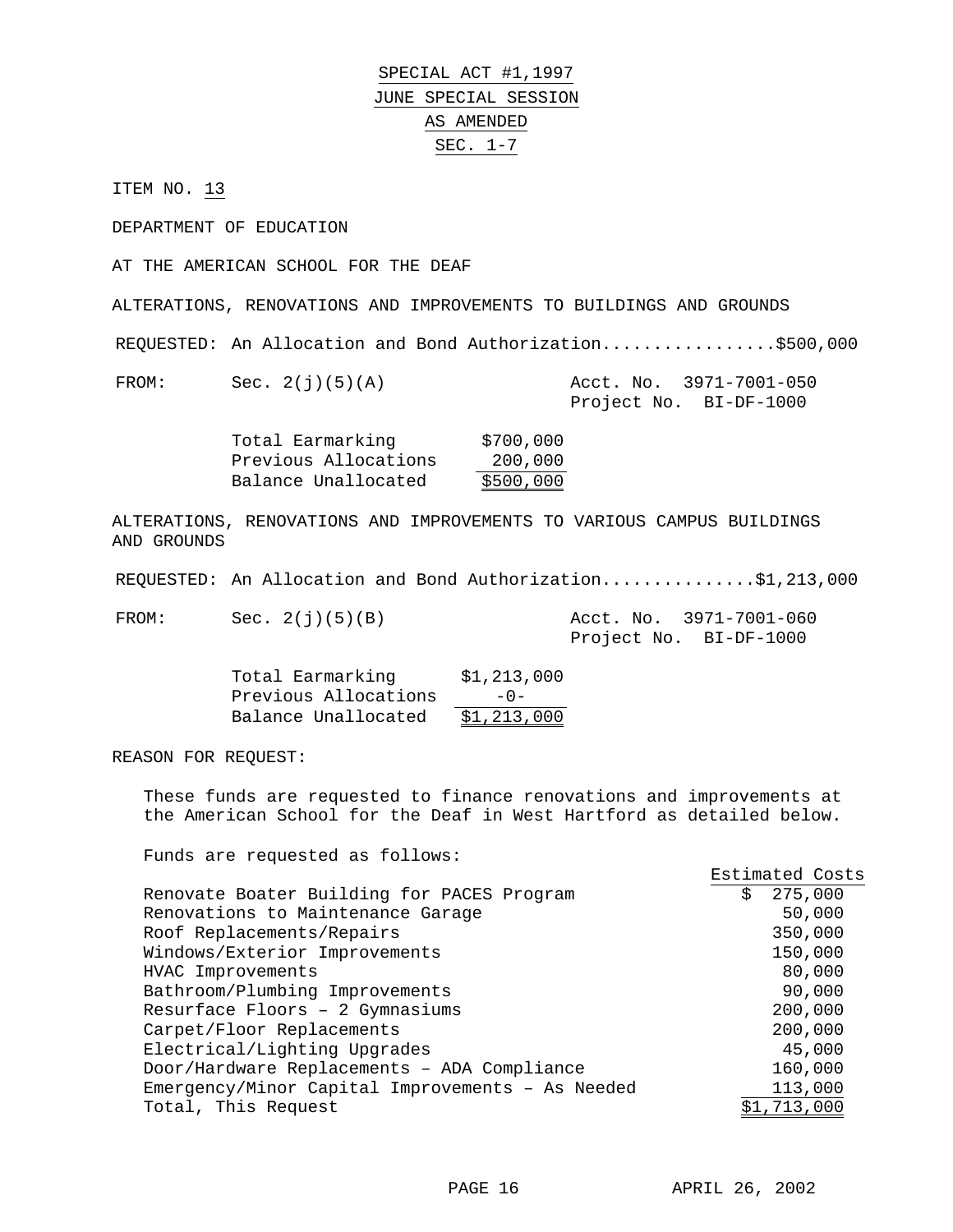JOINT COMMITTEE ON LEGISLATIVE MANAGEMENT

STATE CAPITOL AND LEGISLATIVE OFFICE BUILDING AND RELATED STRUCTURES, SITE AND FACILITY IMPROVEMENTS

| REQUESTED: An Allocation and Bond Authorization |  |           |  |
|-------------------------------------------------|--|-----------|--|
| (to Agency)                                     |  | \$123,000 |  |

FROM: Sec. 2(f) Acct. No. 3961 1001 010

| Total Earmarking     | \$185, 200 |
|----------------------|------------|
| Previous Allocations | $-0-$      |
| Balance Unallocated  | \$185,200  |

REASON FOR REQUEST:

These funds are requested to provide for the replacement of the electrical switchgear in the State Capitol building based on bids received on March 28, 2002. Currently, the switchgear is unable to meet the requirements of the Capitol.

Funds are requested as follows:

This Request  $\frac{$123,000}{ }$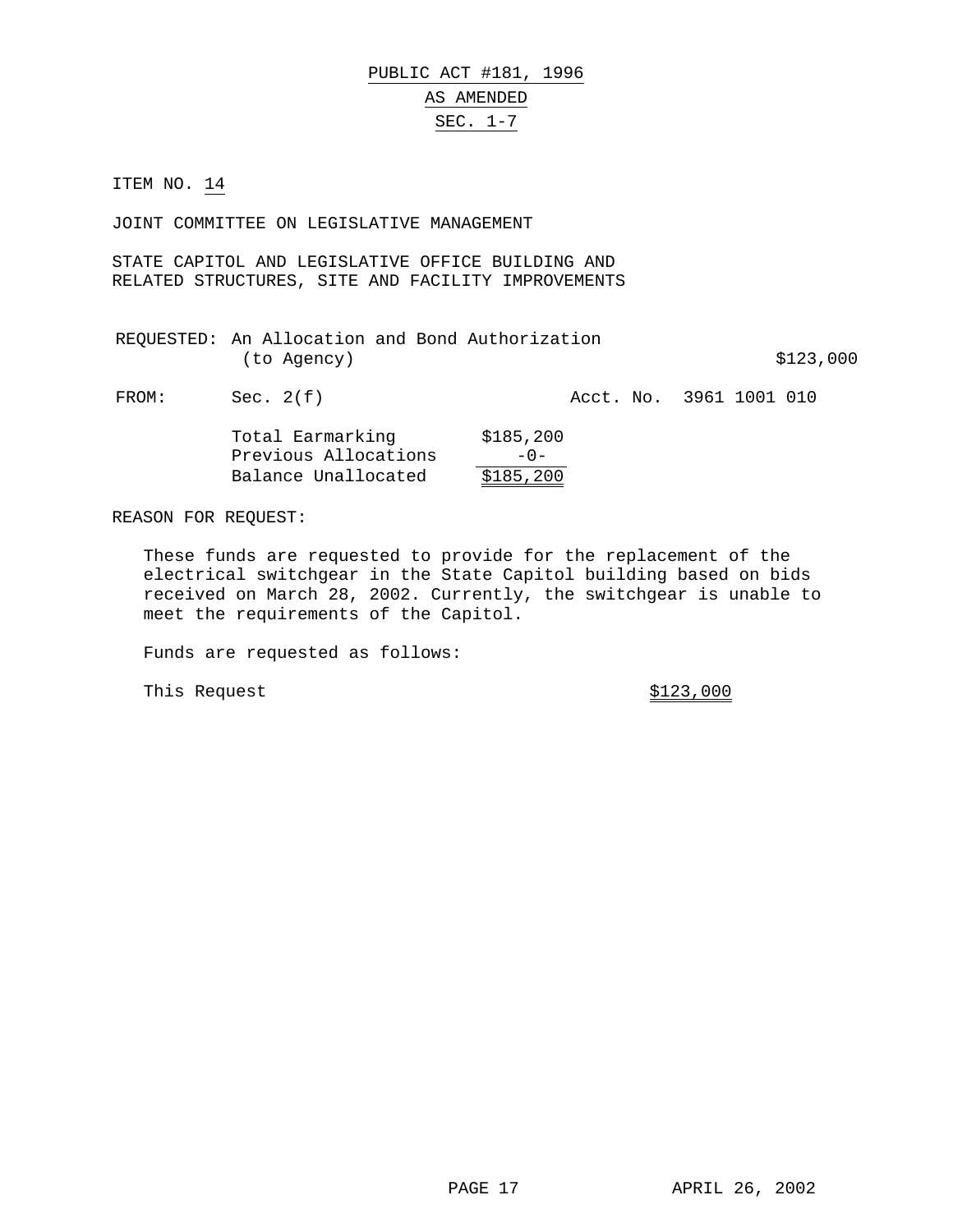OFFICE OF POLICY AND MANAGEMENT

DEVELOPMENT OF AN INTEGRATED COMPUTERIZED REVENUE MANAGEMENT SYSTEM FOR THE DEPARTMENT OF REVENUE SERVICES

REQUESTED: An Allocation and Bond Authorization (to Agency)............................\$350,000

FROM: Sec. 2(a)(2) Acct. No. 3951-1203-010

| Total Earmarking     | \$850,000 |
|----------------------|-----------|
| Previous Allocations | 500,000   |
| Balance Unallocated  | \$350,000 |

REASON FOR REQUEST:

These funds are requested, along with those under Item 17, to finance the costs of the initial phase of a new integrated tax administration system (ITAS) for the Department of Revenue Services.

The initial phase is based on a response to a Request For Proposal (RFP) as negotiated by the project team which included the Department of Information and Technology. The initial phase will include the development and implementation of applications and databases to support the three largest business taxes, the sales and use, withholding, and corporation. The negotiated contract allows the State, at its sole option, not to proceed with respect to one or more, or any part of any future phase.

Funds are requested as follows:

Total Estimated Cost Phase 1A  $$17,650,000$ 

Financing:

|       | SA $95-20$ , Sec. $2(a)(2)$ , This Request | \$350,000    |
|-------|--------------------------------------------|--------------|
|       | SA 95-20, Sec. 22(a)(2), Item 17           | 17,300,000   |
| Total |                                            | \$17,650,000 |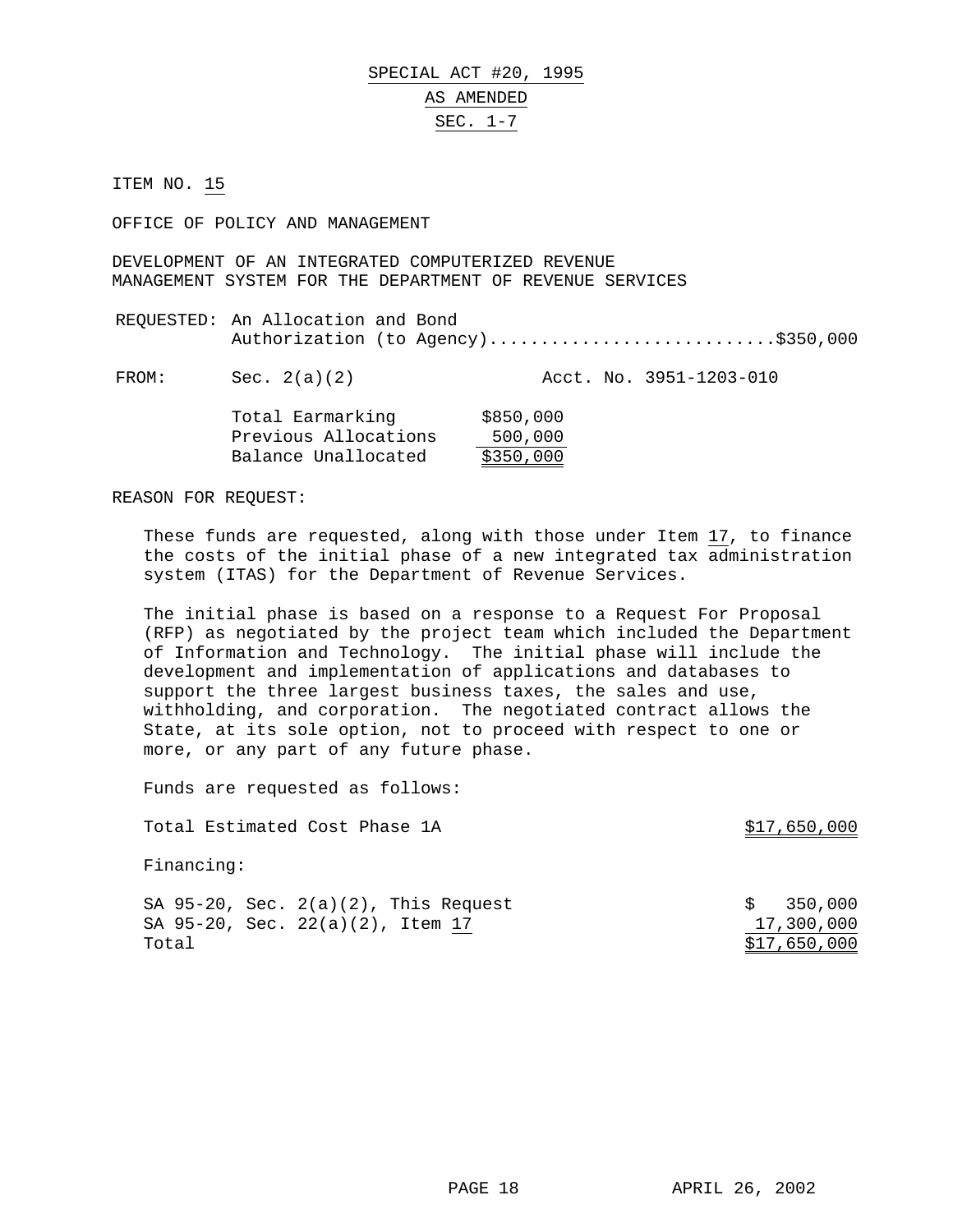SPECIAL ACT #20, 1995

# AS AMENDED SEC. 12-17

ITEM NO. 16

DEPARTMENT OF ENVIRONMENTAL PROTECTION

URBAN SITE REMEDIATION PROGRAM

WINCHESTER

| REQUESTED: An Allocation and Bond |                                    |  |
|-----------------------------------|------------------------------------|--|
|                                   | Authorization (to Agency)\$400,000 |  |

FROM: Sec. 13(a)(4) Acct. No. 1873-3100-142

| Total Earmarking     | \$5,000,000 |
|----------------------|-------------|
| Previous Allocations | 4,480,390   |
| Balance Unallocated  | \$519,610   |

REASON FOR REQUEST:

These funds are requested to provide funding for the remediation of arsenic, lead and copper soil pollution at the site of Rory at Highland Lake, LLC, a 2.5 acre site in Winchester.

The remedial actions are required in conjunction with redevelopment of this abandoned site into a hotel, which will also serve as a training site for hotel management and culinary arts for the Northwestern Community-Technical College.

The site is made up of three lots. A responsible party has been identified and will assume responsibility for two of the lots, approximately 1.75 acres. No responsible party has been identified for this site which is approximately .75 acres. The funds will be passed through to the Department of Economic and Community Development and ultimately to the Town of Winchester.

| Total Project Cost  | \$467,000 |           |
|---------------------|-----------|-----------|
| Less: EPA Funds     | 67,000    |           |
| Total, This Request |           | \$400,000 |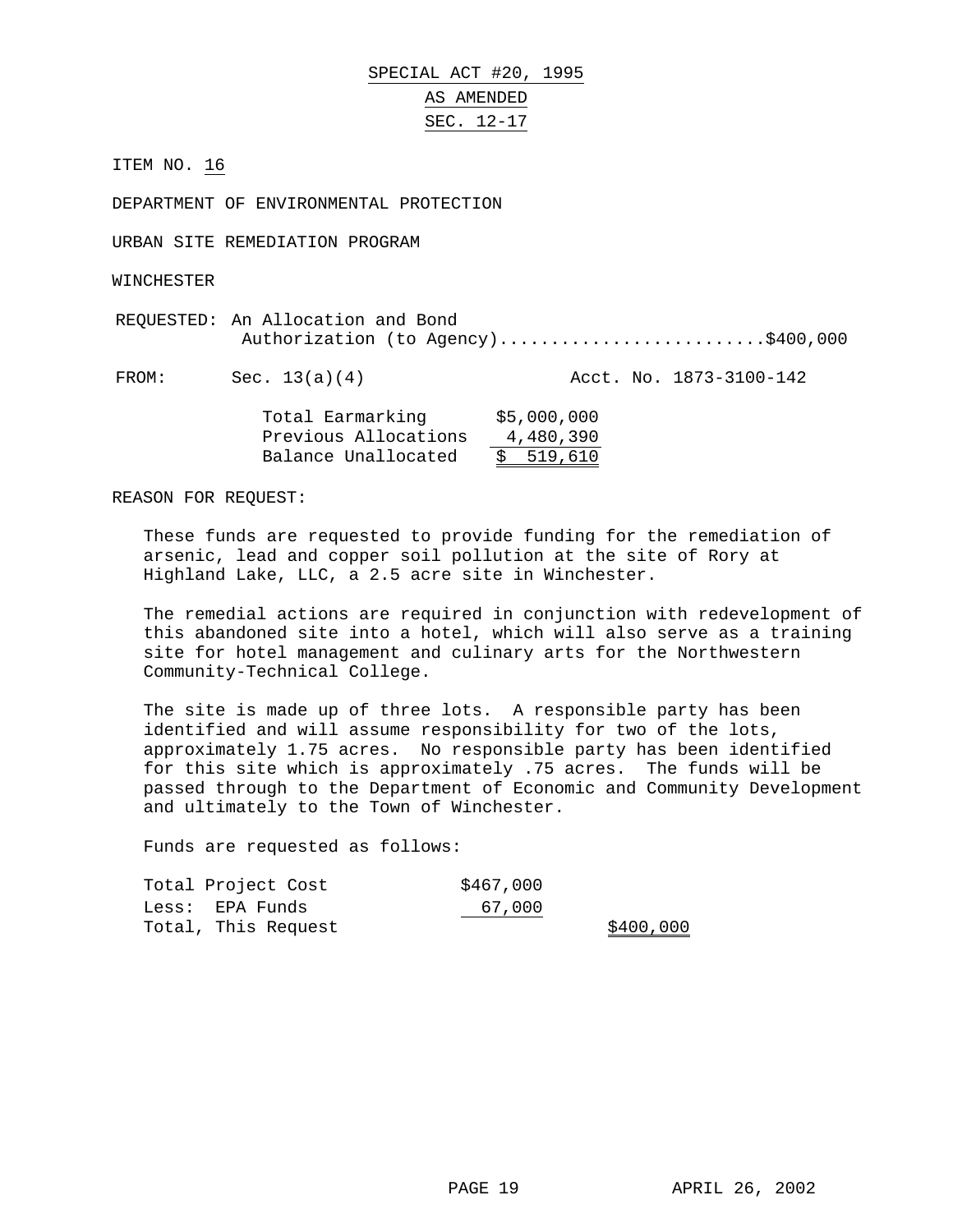# SPECIAL ACT #20, 1995 AS AMENDED SEC. 21-27

ITEM NO. 17

OFFICE OF POLICY AND MANAGEMENT

DEVELOPMENT OF AN INTEGRATED COMPUTERIZED REVENUE MANAGEMENT SYSTEM FOR THE DEPARTMENT OF REVENUE SERVICES

REQUESTED: An Allocation and Bond Authorization (to Agency)........................\$17,300,000

FROM: Sec. 22(a)(2) Acct. No. 3961-1203-010

Total Earmarking \$18,000,000 Previous Allocations 700,000 Balance Unallocated \$17,300,000

REASON FOR REQUEST:

These funds are requested, along with those under Item 15, to finance the costs of the initial phase of the new integrated tax administration system (ITAS) for the Department of Revenue Services.

Fnancing:

|       | SA 95-20, Sec. 2(a)(2), Item 15             | \$350,000    |
|-------|---------------------------------------------|--------------|
|       | SA $95-20$ , Sec. $22(a)(2)$ , This Request | 17,300,000   |
| Total |                                             | \$17,650,000 |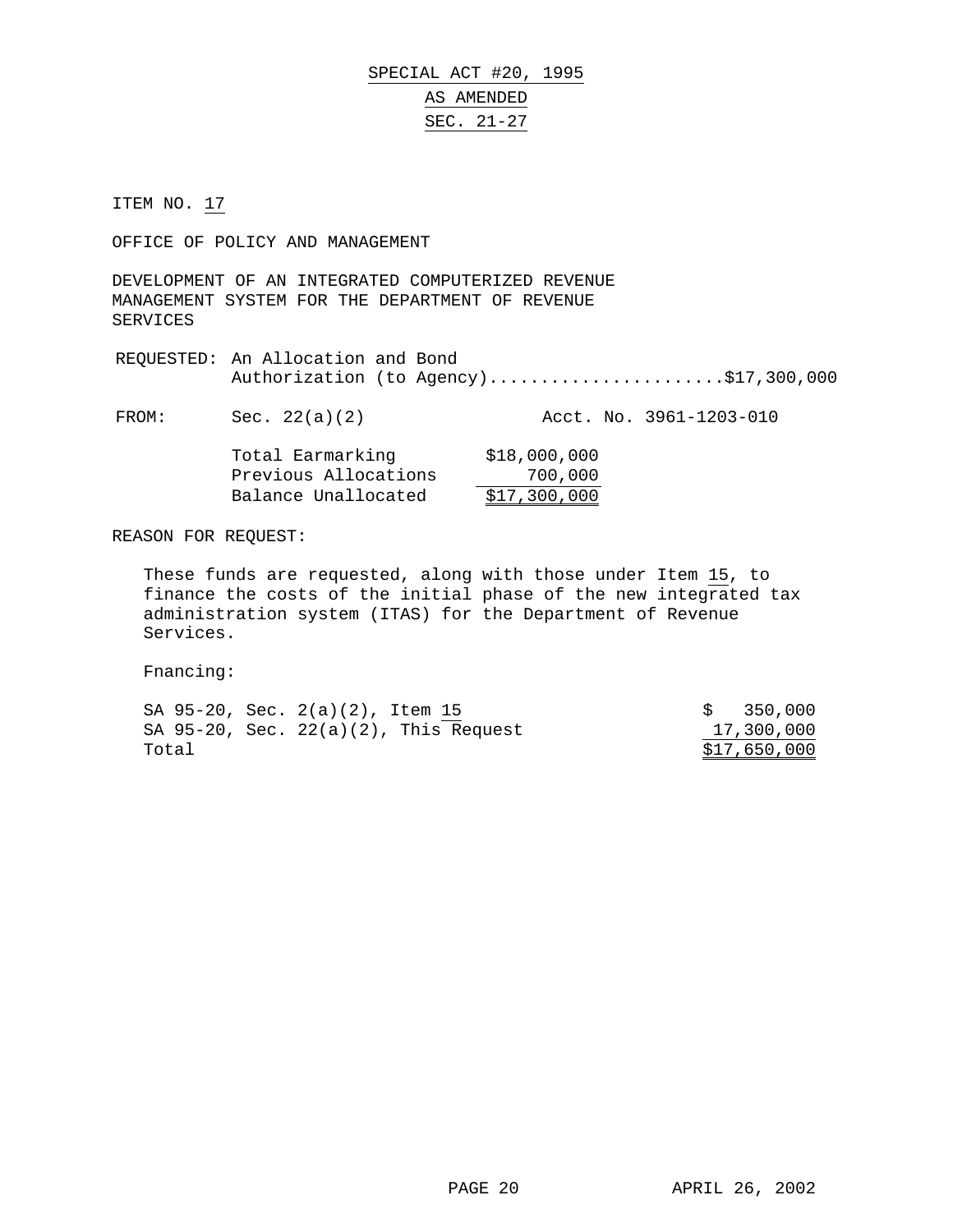# SPECIAL ACT #20, 1995 AS AMENDED SEC. 21-27

ITEM NO. 18

MILITARY DEPARTMENT

STATE MATCHING FUNDS FOR ANTICIPATED FEDERAL REIMBURSABLE PROJECTS

REQUESTED: An Allocation and Bond Authorization...............\$105,000

| 모ㅂ∪ |  |
|-----|--|
|     |  |

| FROM: | Sec. 22(f)(2) | Acct. No. 3961-2201-020 |  |  |
|-------|---------------|-------------------------|--|--|
|       |               | Project No. BI-Q-1000   |  |  |

| Total Earmarking     | \$300,000 |
|----------------------|-----------|
| Previous Allocations | 150,000   |
| Balance Unallocated  | \$150,000 |

REASON FOR REQUEST:

These funds are requested to finance state matching participation to leverage federal funds for various projects detailed below.

| Project/Location                                      | Estimated Costs |
|-------------------------------------------------------|-----------------|
| Design of Boiler Replacements-Stratford, Southington, |                 |
| Naugatuck and Ansonia                                 | \$35,000        |
| Security Improvements-Camp Rowland                    | 50,000          |
| Plumbing Improvements-Putnam Armory                   | 20,000          |
| Total, This Request                                   | \$105,000       |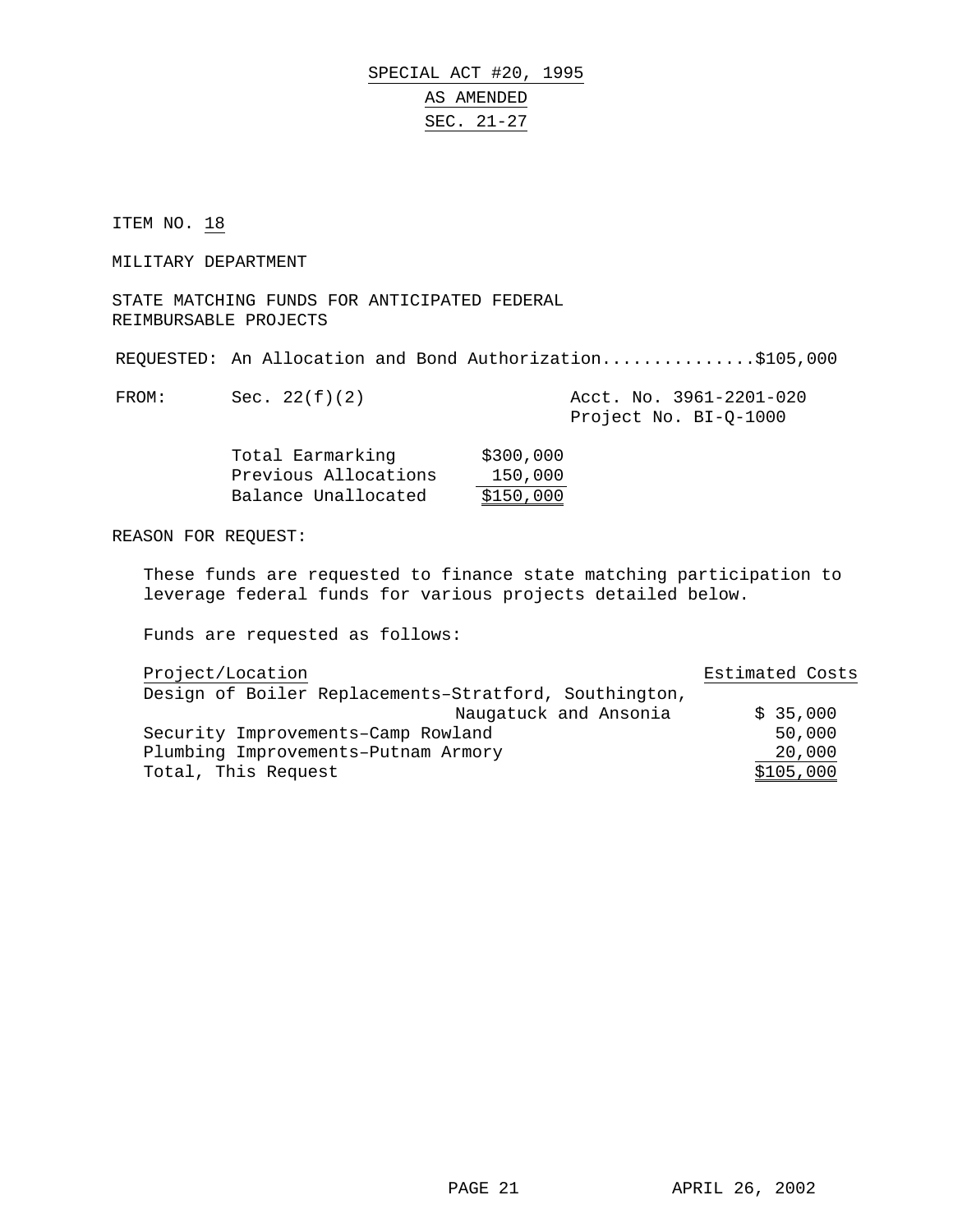DEPARTMENT OF ENVIRONMENTAL PROTECTION

GRANTS-IN-AID TO MUNICIPALITIES FOR THE PURPOSE OF PROVIDING POTABLE WATER

GLASTONBURY

REQUESTED: An Allocation and Bond Authorization (to Agency)..........................\$23,611 FROM: Sec. 33(a)(1) Acct. No. 1873-3100-143 Project No. WS 165

| Total Earmarking     | \$3,000,000 |
|----------------------|-------------|
| Previous Allocations | 1,033,163   |
| Balance Unallocated  | \$1,966,837 |

REASON FOR REQUEST:

These funds are requested to provide a supplemental grant-in-aid to the Town of Glastonbury to provide service connections and the abandonment of drinking water wells at three residential properties on New London Turnpike. The original project provided public water to seven other homes in this area.

The wells are contaminated with tetrachloroethene at concentrations exceeding acceptable levels. The responsible party has been identified, but is financially unable to comply with the water supply and pollution abatement consent order entered into with the Department of Environmental Protection.

| Total Project Cost                   | \$191,611 |          |
|--------------------------------------|-----------|----------|
| Less: SA $95-20$ , Sec. $13(a)(1)$ , |           |          |
| Previous Funding                     | 168,000   |          |
| State Grant, This Request            |           | \$23,611 |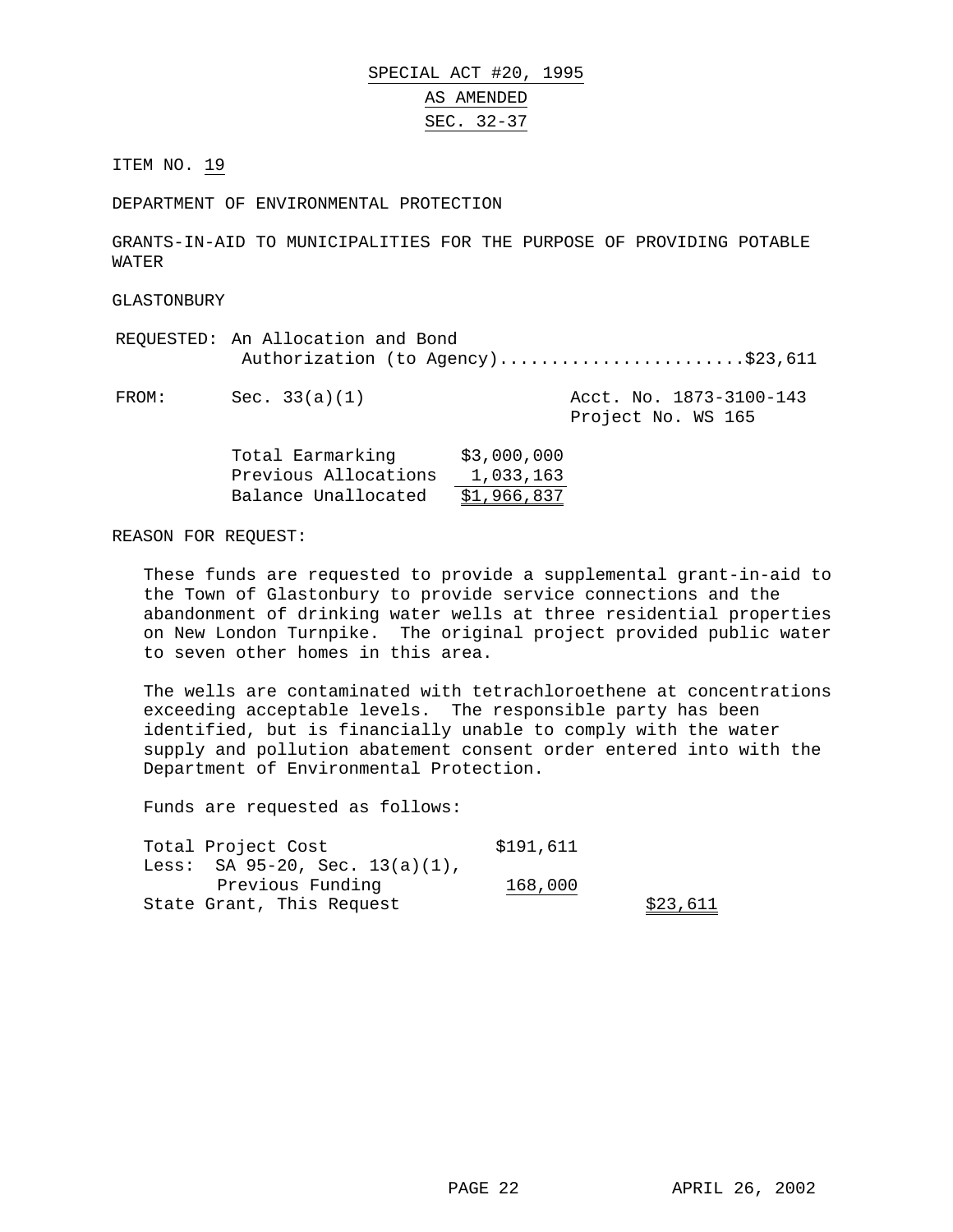DEPARTMENT OF ECONOMIC AND COMMUNITY DEVELOPMENT

MANUFACTURING ASSISTANCE ACT

REQUESTED: An Allocation and Bond Authorization (to Agency) \$3,000,000

FROM: Sec. 33 Acct. No. 1502-3500-010 Project No. 2001 126 001

| Total Authorized     | \$495,300,000 |
|----------------------|---------------|
| Previous Allocations | 427,832,694   |
| Balance Unallocated  | \$67,467,306  |

REASON FOR REQUEST:

These funds are requested to provide a loan to Latex Foam Products, LLC to assist in the costs associated with the rebuilding of its headquarters and manufacturing plant in Shelton. The Company's original facility in Ansonia was destroyed by fire in 2001.

This project consists of leasehold improvements to a 200,000 sq. ft. building in Shelton and the purchase of machinery and equipment. The State funds will be used for the purchase of the machinery and equipment. Latex Foam produces foam mattresses, pillows and cosmetic brushes.

The loan will be provided at a rate of 2% for a term of 10 years.

Funds are requested as follows:

| Total Project Cost  | \$19,400,000 |
|---------------------|--------------|
| Less: Private Funds | 10,400,000   |
| Bank Loan           | 6,000,000    |
| This Request        |              |

 $$3,000,000$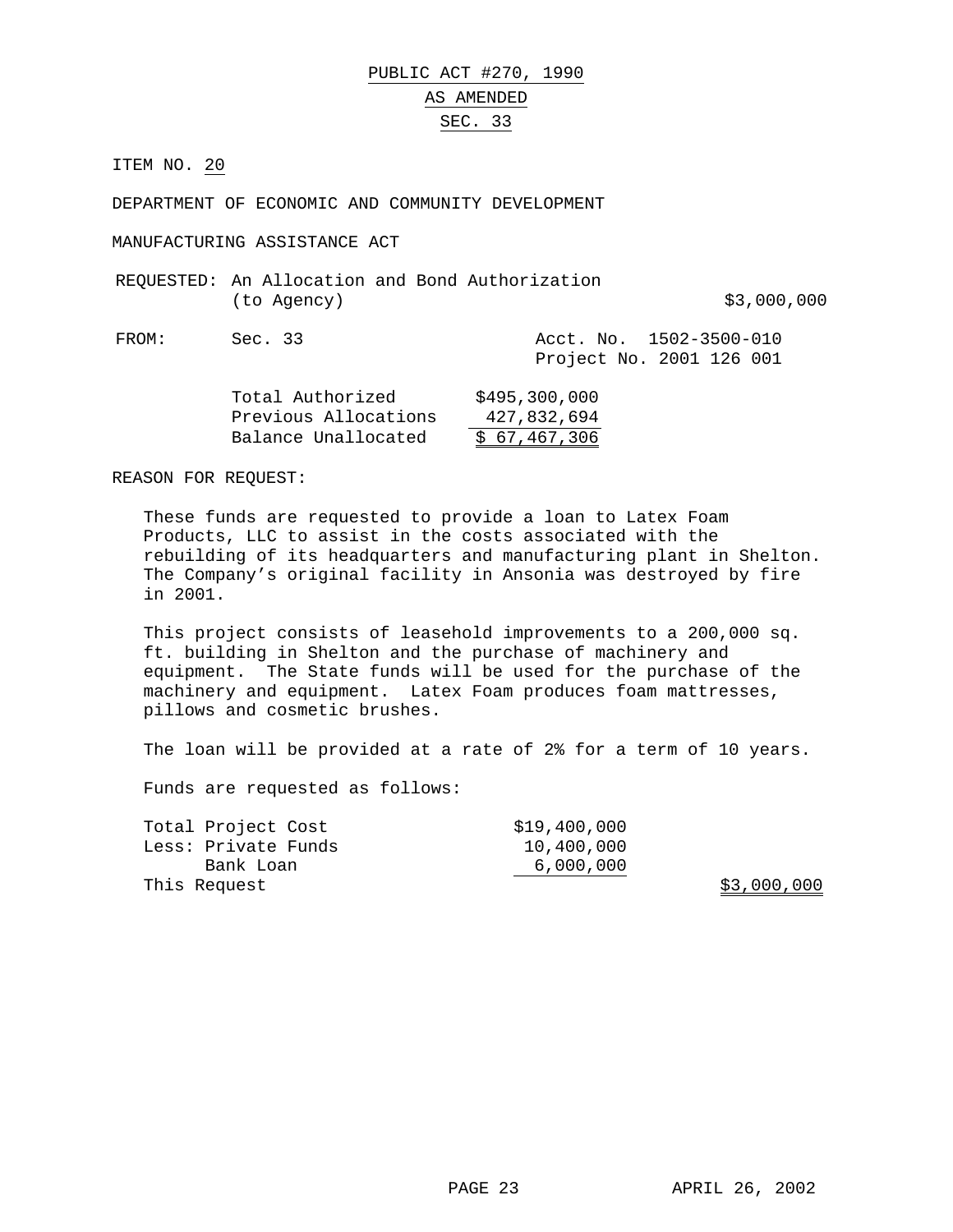# PUBLIC ACT #607, 1979

#### AS AMENDED

## SEC.21

ITEM NO. 21 **(REVISED)**

OFFICE OF POLICY AND MANAGEMENT

GRANTS-IN-AID FOR URBAN DEVELOPMENT PROJECTS INCLUDING ECONOMIC AND COMMUNITY DEVELOPMENT, TRANSPORTATION, ENVIRONMENTAL PROTECTION, PUBLIC SAFETY, CHILDREN AND FAMILIES AND SOCIAL SERVICES PROJECTS AND PROGRAMS, INCLUDING, IN THE CASE OF ECONOMIC AND COMMUNITY DEVELOPMENT PROJECTS ADMINISTERED ON BEHALF OF THE OFFICE OF POLICY AND MANAGEMENT BY THE DEPARTMENT OF ECONOMIC AND COMMUNITY DEVELOPMENT, ADMINISTRATIVE COSTS INCURRED BY THE DEPARTMENT OF ECONOMIC AND COMMUNITY DEVELOPMENT

| REOUESTED: | An Allocation and Bond    |             |
|------------|---------------------------|-------------|
|            | Authorization (to Agency) | \$2,950,000 |

FROM: Sec. 21(b)(6)(B) Acct. No. 3795-3500-800 3795-5100-800 3795-6100-800

> Total Authorized \$685,300,000 Previous Allocations 533,010,737 Balance Unallocated \$152,289,263

#### REASON FOR REQUEST: This Request

- I. Department of Economic and Community Development
	- A. These funds are requested to provide a grant-in-aid to the Horace Bushnell Memorial Hall Corporation of Hartford to assist in the costs associated with various infrastructure improvements to the Bushnell Memorial. Also included in this request are administrative costs of the Department of Economic and Community Development related to this project.

At the State Bond Commission meeting of May 29, 1998, funding was approved to assist in the costs related to the expansion of the Memorial. During the construction of the expansion, additional infrastructure needs were identified.

This project consists of safety code improvements, electrical and HVAC upgrades and other related maintenance improvements.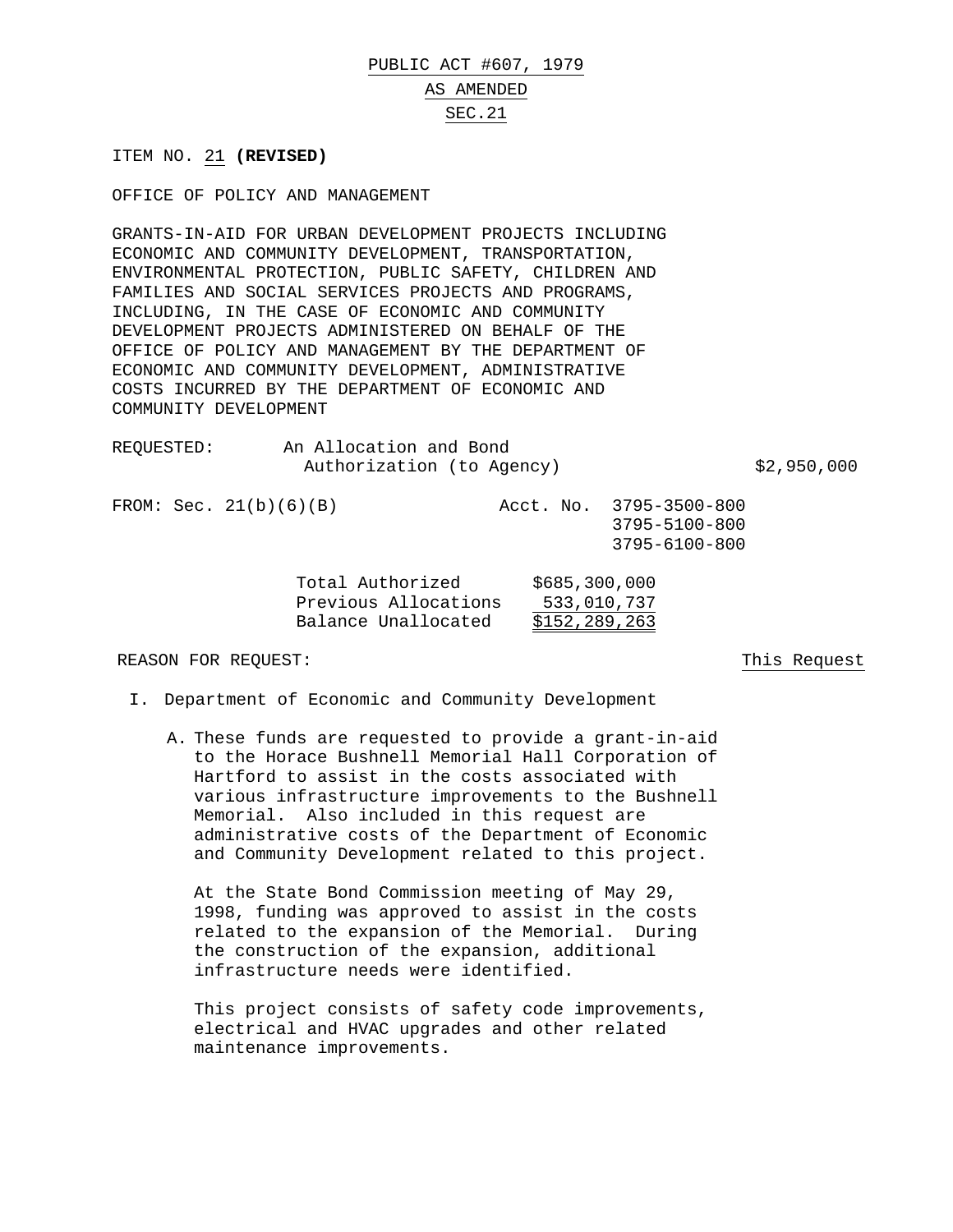This Request

Project No. 2002 064 013 Funds are requested as follows: Total Project Cost  $$26,980,000$ Less: Federal Funds 2,500,000 Fund Raising 12,500,000 PA 79-607, Sec 21(b)(6)(B), Previous Funds 10,000,000 State Grant, This Request  $$1,800,000$ Administrative Funds, This Request 180,000

**B. At the January 26, 2001 State Bond Commission meeting, funding was approved to provide a grantin-aid to the City of Groton, Public Utility to assist in the costs associated with an infrastructure improvement project in the vicinity of Eastern Point Road and Thames Street and the initial design of a connector road in Groton. These funds are requested to finance the costs of the Department of Economic and Community Development associated with the preparation of an environmental impact evaluation in accordance with the Connecticut Environmental Policy Act for the construction of the connector road. Also included in this request are administrative costs of the Department of Economic and Community Development related to this project.**

**This project consists of the construction of a connector road between Rt. 117 and Flanders Road which will provide access for development purposes.**

**Project No. 2001 059 010**

**Funds are requested as follows:**

| CEPA Costs, This Request           |  | 300,000 |
|------------------------------------|--|---------|
| Administrative Costs, This Request |  | 30,000  |

#### II. Department of Transportation

A. These funds are requested to provide a grant-in-aid to the Borough of Naugatuck for infrastructure improvements to Osborne Road.

Funds are requested as follows:

Grant-in-aid to the Borough of Naugatuck 300,000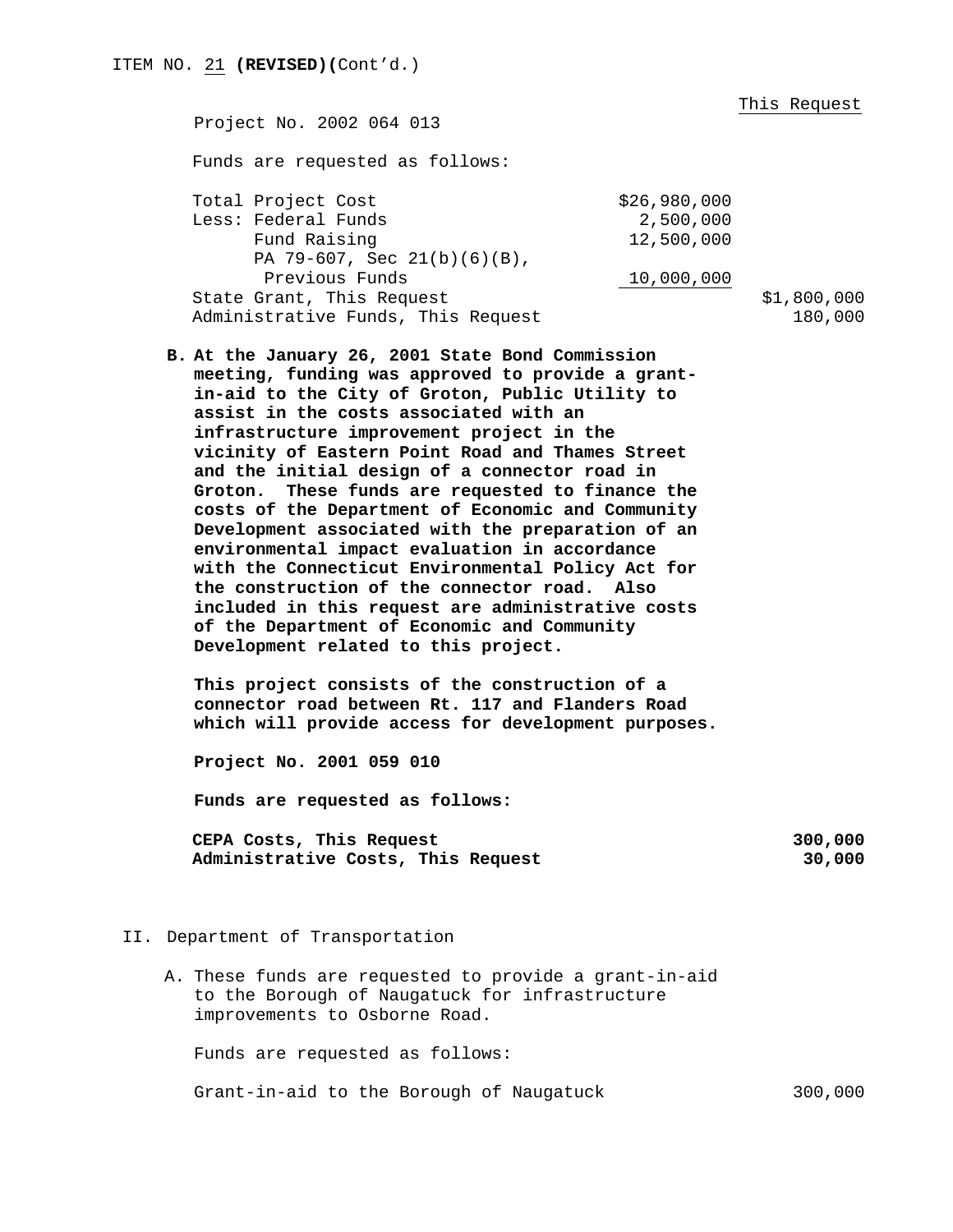B. These funds are requested to provide a grant-in-aid to the Town of Woodbury for infrastructure improvements to Transylvania Road.

Funds are requested as follows:

Grant-in-aid to the Town of Woodbury 240,000

III. Department of Social Services

A. These funds are requested to provide a grant-in-aid to Bristol Boys' and Girls' Club, Inc., a 501(c)(3) nonprofit organization, for the costs associated with the day care expansion and renovation.

This project consists of dividing a room into two smaller rooms, renovations to the kitchen and entrance and the conversion of the pool into child care gym space. The center will increase the number of child care slots from 26 to 36.

Project No. 6100 01 0124

Funds are requested as follows:

State Grant, This Request 100,000 Total State Grants, This Request  $$2,950,000$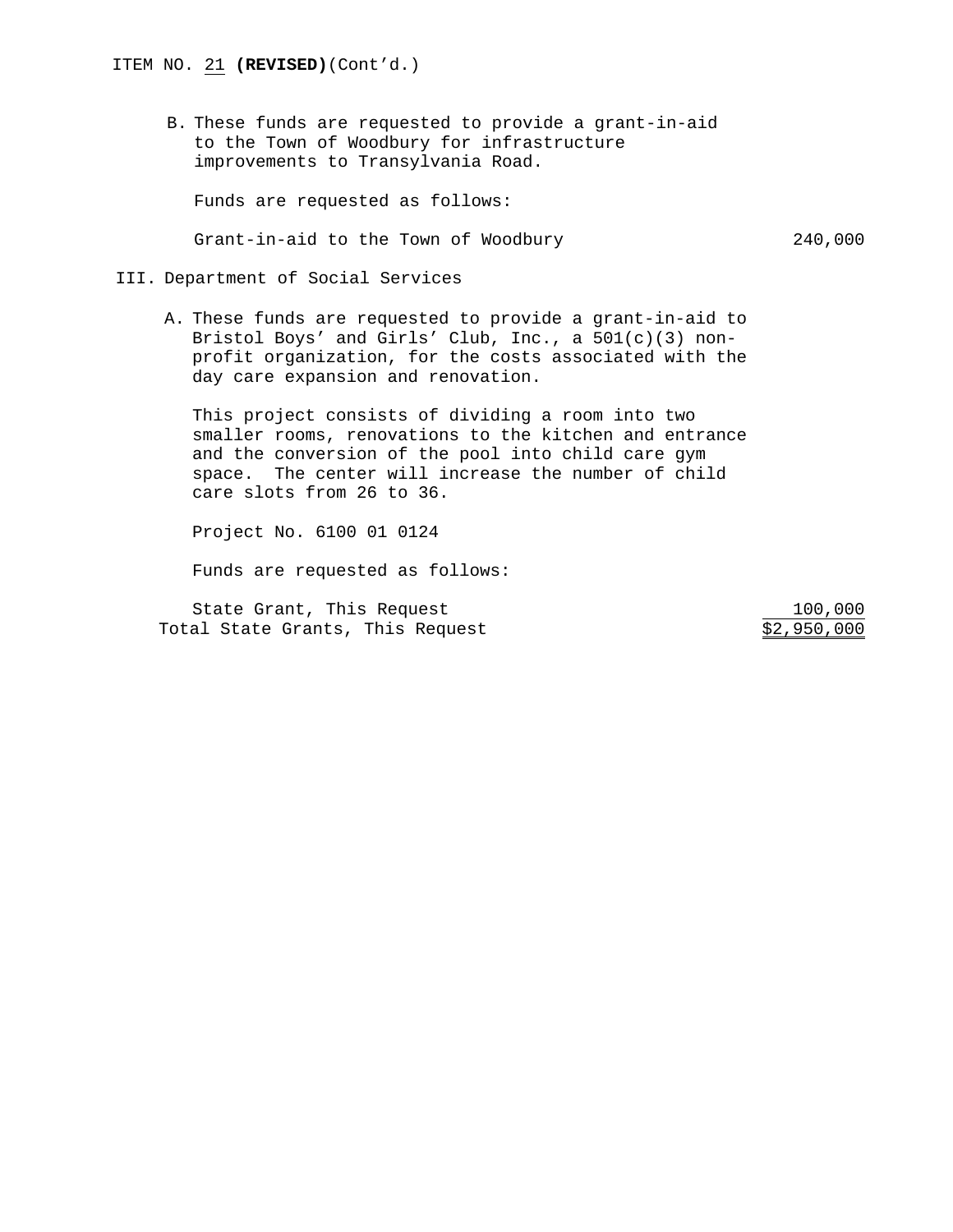# SECTION 10-287d CONNECTICUT GENERAL STATUTES

ITEM NO. 22

STATE BOARD OF EDUCATION

SCHOOL BUILDING PROJECTS (PRINCIPAL AND CURRENT PAYMENTS)

REQUESTED: An Allocation and Bond Authorization (to Agency) 6.146,000,000

FROM: Acct. No. 3090 7001 010

| \$1,243,275,000 |
|-----------------|
| 1,055,275,000   |
| \$188,000,000   |
|                 |

REASON FOR REQUEST:

These funds are requested to finance grants-in-aid for fiscal year 2001-02 and for July of fiscal year 2002-03, as detailed on the following page, for the State's share of the cost of the principal and current payments for the construction of local school building projects in accordance with section 10-287d C.G.S, as amended, as detailed on the following page. These projects include expansion, renovations and improvements, safety and health related projects, vocational agricultural centers authorized under Section 10-65 C.G.S., and cooperative regional special educational facilities authorized under Section 10-76e C.G.S.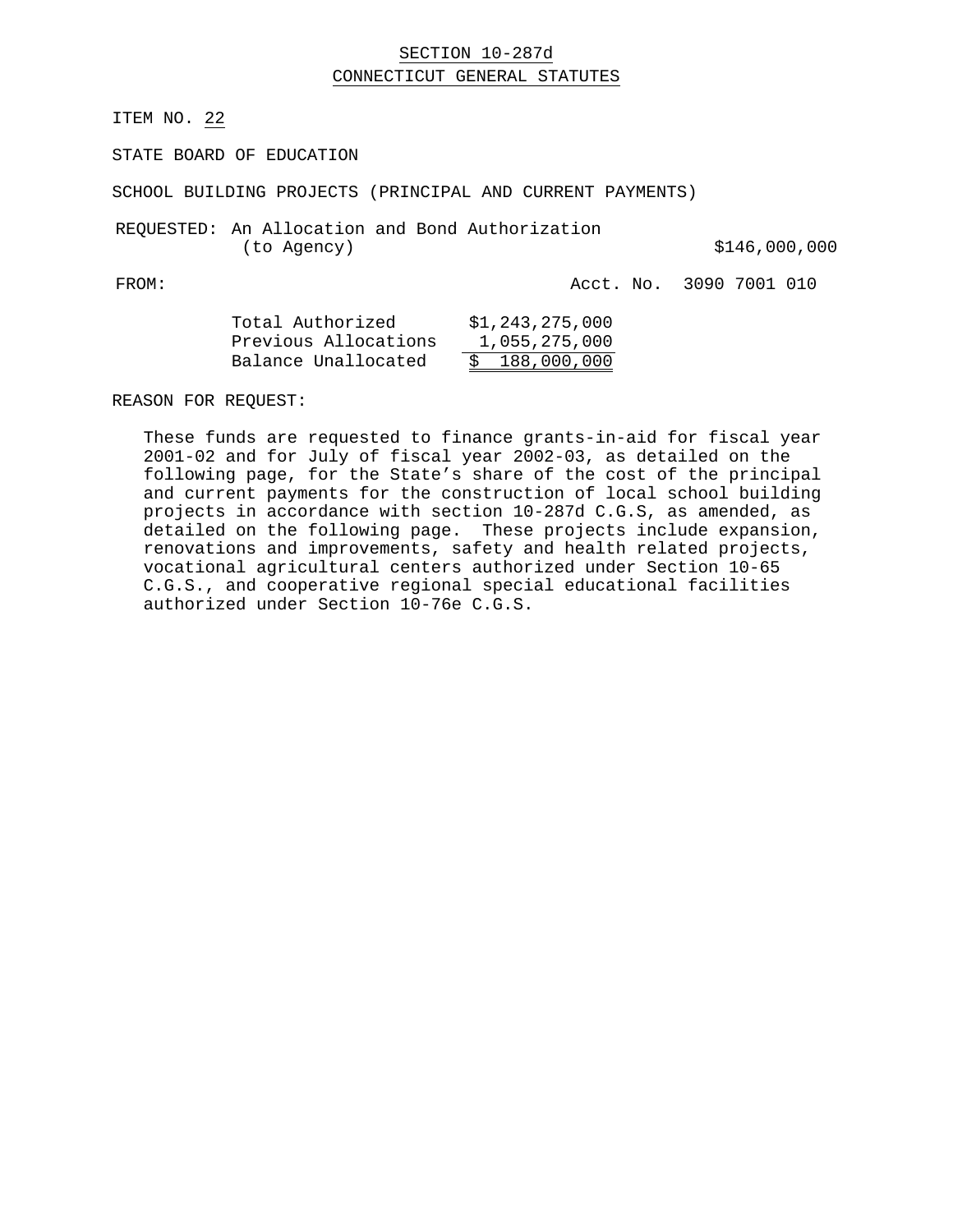Summary of State Bond Commission Request Local School Construction Principal and Current Payment Requirements

Scheduled Principal Payments:

| \$80,000,000  |
|---------------|
| 275,000,000   |
| 91,000,000    |
| 4,000,000     |
| \$450,000,000 |
|               |
| \$10,000,000  |
| 20,000,000    |
| 10,000,000    |
| \$40,000,000  |
| \$490,000,000 |
| 344,000,000   |
| \$146,000,000 |
|               |